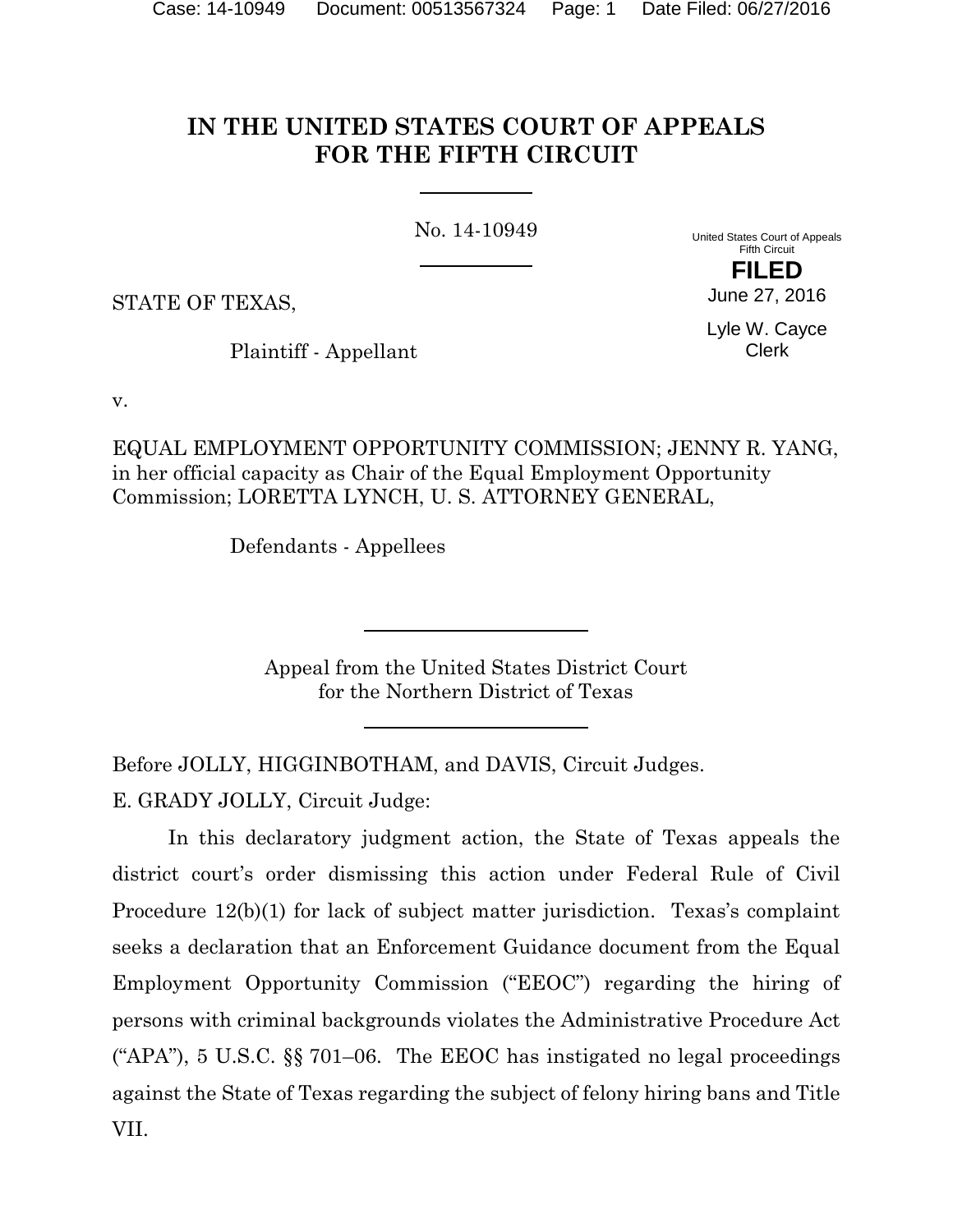This appeal requires the court to address only the threshold issues of justiciability and subject matter jurisdiction under both Article III and the APA. In dismissing Texas's complaint, the district court held that Texas lacked Article III standing to bring this action because Texas could not show a substantial likelihood of harm, noting that although the EEOC had the statutory authority to investigate Title VII charges against Texas, it had no authority to bring an enforcement action against the State, that authority belonging only to the Attorney General of the United States. The district court further asserted that Texas's challenge to the EEOC's Enforcement Guidance was unripe, and that, in any event, the court lacked subject matter jurisdiction over the APA claim because the EEOC's Guidance did not constitute "final agency action" under 5 U.S.C. § 704.

Although the parties conflate the issues of standing, ripeness, and "final agency action" under the APA, Texas essentially argues that it has standing because it is an object of the challenged EEOC Guidance, and that the Guidance is a "final agency action" because it creates legal consequences for Texas and all other employers. Texas asserts that the Guidance implements a mandatory regulatory framework for employers *and* EEOC staff to follow, and that the Guidance purports to preempt Texas state law. In response, the EEOC argues that the Guidance is purely advisory, and thus does not create an actual injury sufficient to confer standing. The EEOC further contends that, because it cannot bring an enforcement action against Texas directly, the Guidance is not a "final agency action" under the APA. In making this argument regarding "final agency action," the EEOC relies heavily on several recent decisions from this circuit. The EEOC's arguments regarding ripeness overlap with its arguments regarding a lack of finality, as the EEOC essentially contends that Texas's challenge to the Guidance is unripe until Texas faces a more certain threat of enforcement.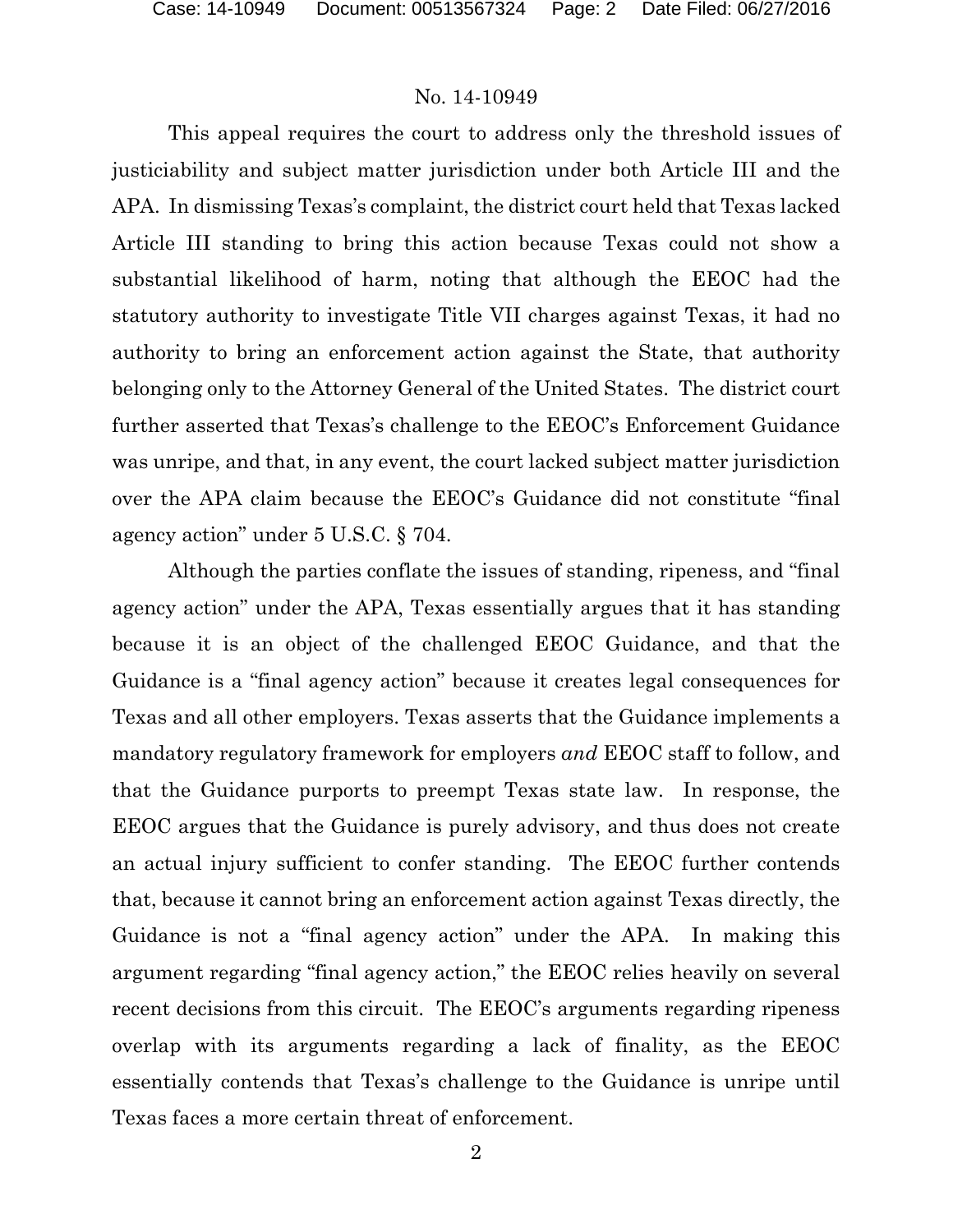After full briefing and argument, we REVERSE the district court's judgment and REMAND this action for further proceedings not inconsistent with this opinion.

I.

Although this appeal presents only a jurisdictional issue, this action ultimately seeks to question whether a bar on hiring felons constitutes an unlawful employment practice under Title VII of the Civil Rights Act of 1964, 42 U.S.C. § 2000e *et seq.* Title VII makes it unlawful for an employer:

(1) to fail or refuse to hire or discharge any individual, or otherwise to discriminate against any individual with respect to his compensation, terms, conditions, or privileges of employment, because of such individual's race, color, religion, sex, or national origin; or

(2) to limit, segregate, or classify his employees or applicants for employment in any way which would deprive or tend to deprive any individual of employment opportunities or otherwise adversely affect his status as an employee, because of such individual's race, color, religion, sex, or national origin.

42 U.S.C. § 2000e-2(a).

Texas employs hundreds of thousands of people across various state agencies. Many of these state agencies do not hire convicted felons, felons convicted of particular categories of felonies, or, in some cases, individuals convicted of particular misdemeanors. The sources of these bans stem from both Texas state statutes and longstanding employment policies adopted by the agencies. According to Texas, its agencies apply the hiring bars neutrally "to all job applicants, without regard to their races." Where these exclusions exist, however, Texas applies them categorically and does not undertake an individualized assessment into the nature of the prospective employee's conviction.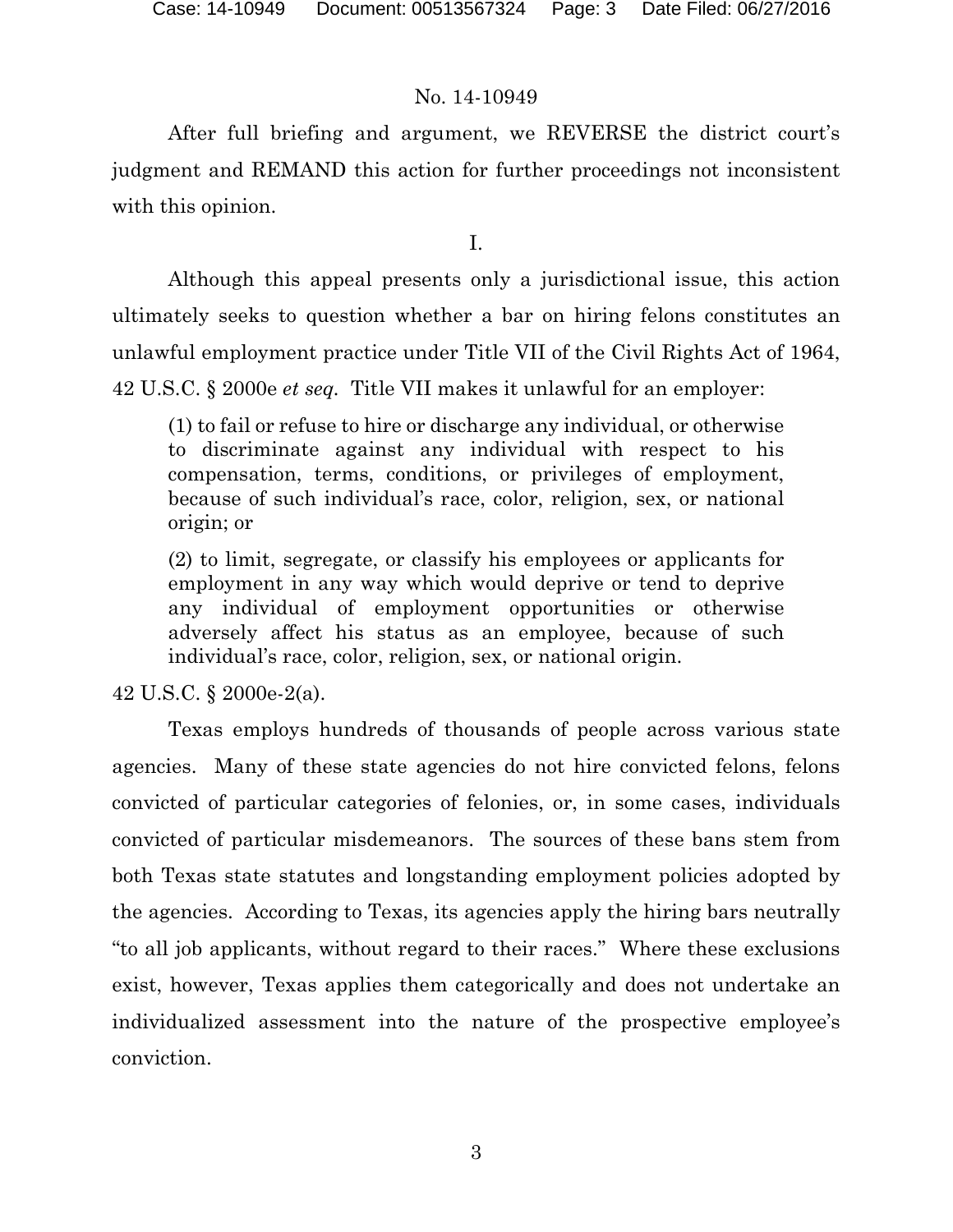Although the EEOC enforces Title VII, its enforcement power is limited in a number of respects that are relevant to this appeal. First, the EEOC has only the limited regulatory authority "to issue, amend, or rescind suitable procedural regulations to carry out the provisions of this subchapter." 42 U.S.C. § 2000e-12(a). In other words, the EEOC cannot promulgate binding substantive interpretations of Title VII. Second, the EEOC lacks the authority to file an enforcement action against a state employer directly. *See* 42 U.S.C. § 2000e-5(f)(1). The EEOC does, however, have the power to investigate state employers for potential Title VII violations. The EEOC refers any case for which it finds reasonable cause to believe a Title VII violation occurred to the Attorney General of the United States, who then decides whether to bring enforcement action against the state. *Id*.

Notwithstanding its limitation to only formulating procedural rules, the EEOC holds and advances the view, as expressed through its policy statements, that categorical bans on the hiring of felons can constitute a violation of Title VII when they disproportionately affect blacks and Hispanics. In 2012, the EEOC issued the "Enforcement Guidance on the Consideration of Arrest and Conviction Records in Employment Decisions Under Title VII of the Civil Rights Act of 1964" (the "Enforcement Guidance" or the "Guidance"), which is at issue in this suit. The Enforcement Guidance provides that

[w]ith respect to criminal records, there is Title VII disparate impact liability where the evidence shows that a covered employer's criminal record screening policy or practice disproportionately screens out a Title VII-protected group and the employer does not demonstrate that the policy or practice is job related for the positions in question and consistent with business necessity.

The Guidance then sets out a framework for addressing both whether a hiring policy screens out a Title VII-protected group and whether a policy is "consistent with business necessity." On the first prong, the Guidance lays out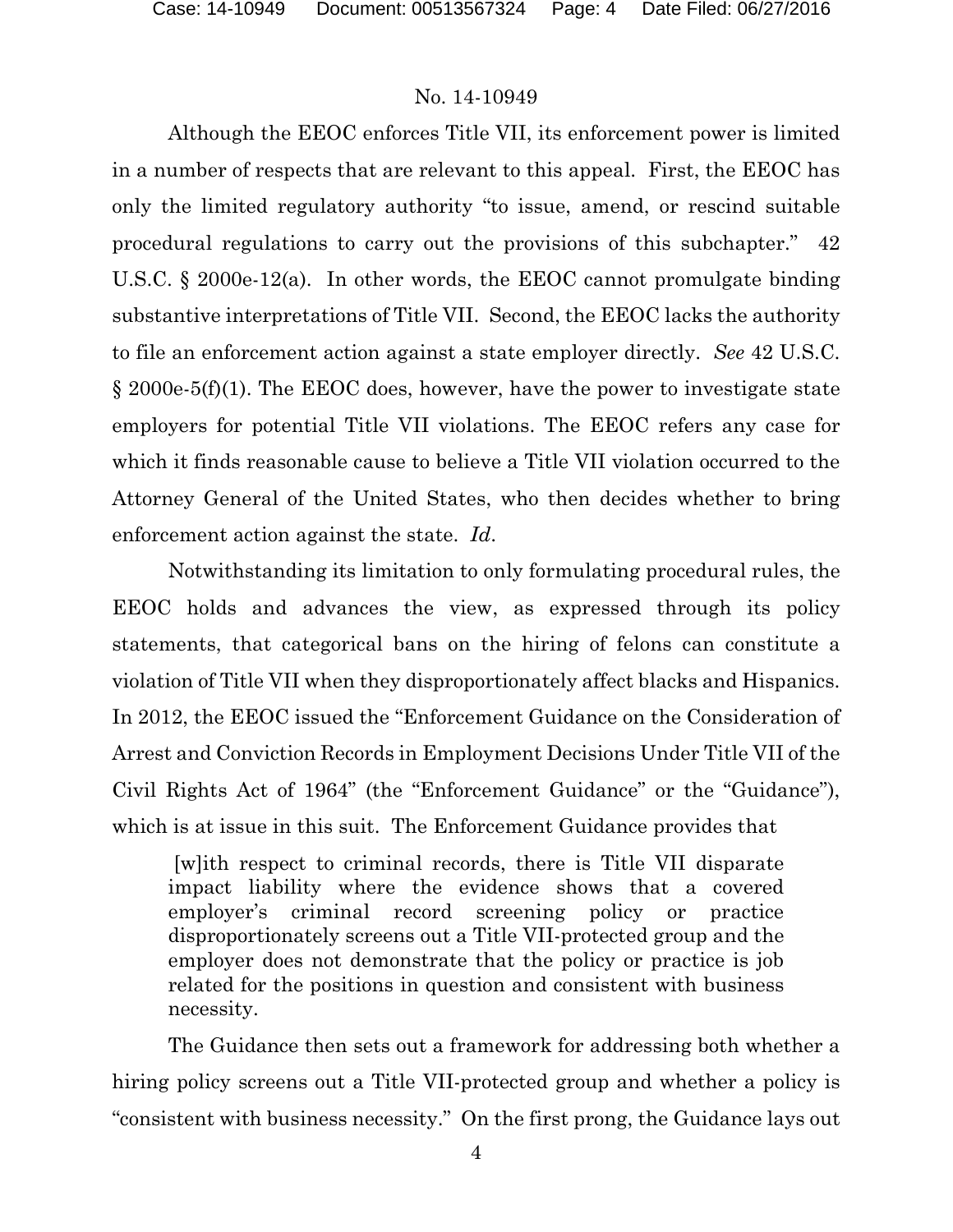### No. 14-10949

various criteria that the EEOC will use to determine whether a hiring policy has a disparate impact, and asserts that an employer's evidence of a racially balanced workforce "will not be enough to disprove disparate impact." On the second prong, the Guidance addresses the "job-related, business necessity" defense by offering employers the details of a screening policy that creates a disparate impact, but nonetheless complies with Title VII because it is narrowly tailored to serve a legitimate business need.

Texas filed suit on November 4, 2013, and filed its amended complaint on March 14, 2014. The amended complaint seeks declaratory and injunctive relief, alleging that the Enforcement Guidance is, in effect, a binding substantive interpretation of Title VII and thus violates the APA. The EEOC moved to dismiss the amended complaint on three jurisdictional grounds: (1) standing; (2) ripeness; and (3) lack of subject matter jurisdiction under the APA. The district court granted the motion to dismiss. Although the district court's opinion cites all three grounds as independent bases for dismissal, the district court addressed only in passing the issues of ripeness and jurisdiction under the APA, and emphasized the lack of Article III standing. Texas filed a timely appeal.

### II.

First, we consider whether Texas has Article III standing.<sup>[1](#page-4-0)</sup> Texas can satisfy the constitutional elements of standing by "present[ing] (1) an actual or imminent injury that is concrete and particularized, (2) fairly traceable to the defendant's conduct, and (3) redressable by a judgment in [Texas's] favor."

<span id="page-4-0"></span><sup>&</sup>lt;sup>1</sup> The doctrine of standing is derived from Article III's "Case<sup>[]"</sup> or "Controvers[y]" requirement, and "'the gist of the question of standing' is whether [the party invoking standing has] 'such a personal stake in the outcome of the controversy as to assure that concrete adverseness which sharpens the presentation of issues upon which the court so largely depended for illumination.'" *Massachusetts v. U.S. Envtl. Prot. Agency*, 549 U.S. 497, 517 (2007) (*quoting Baker v. Carr*, 369 U.S. 186 (1962)).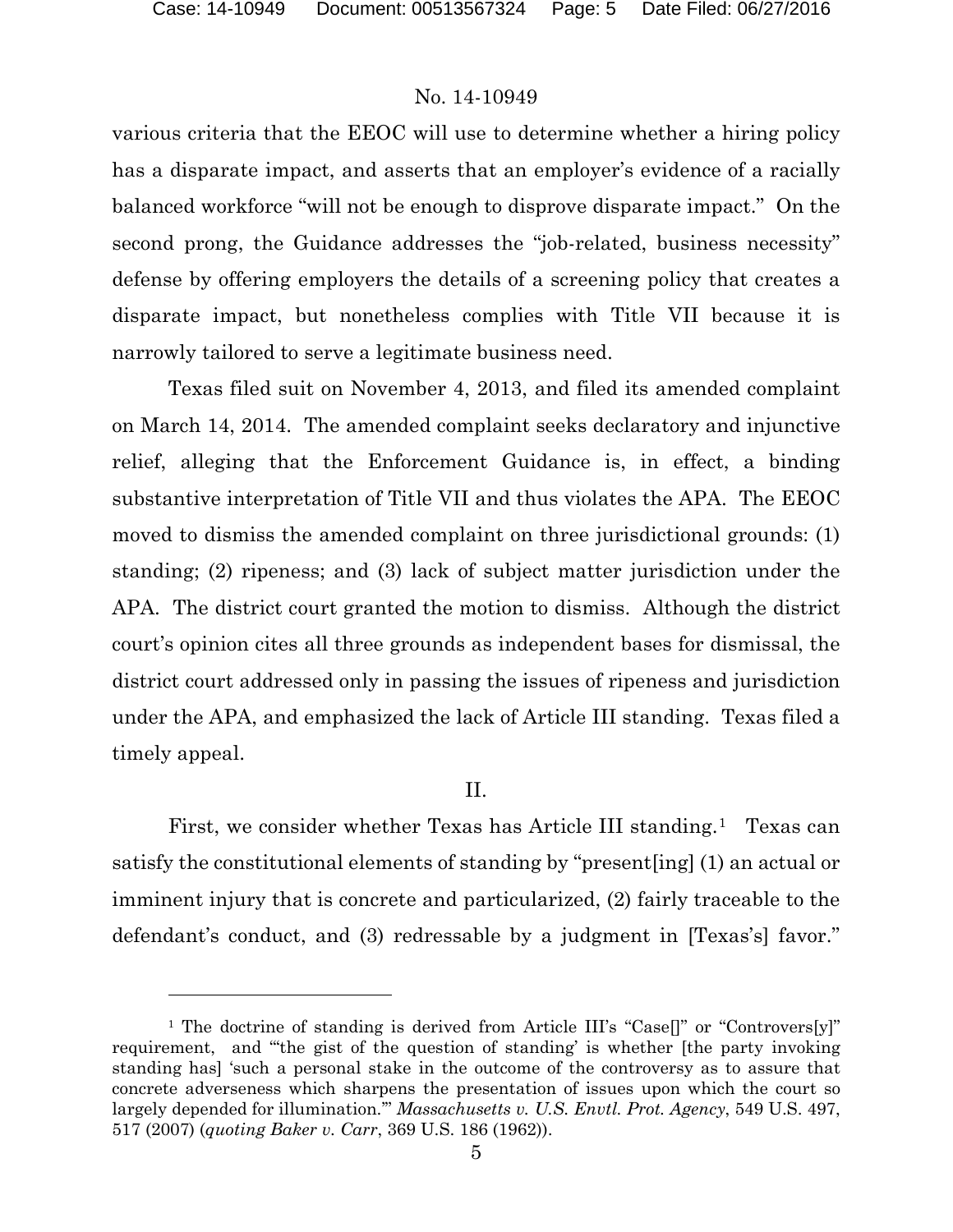*Durante ex rel. Durante v. City of Lewisville, Tex.*, 759 F.3d 514, 517 (5th Cir. 2014). A plaintiff must support each standing element "with the manner and degree of evidence required at the successive stages of the litigation." *Lujan v. Defenders of Wildlife*, 504 U.S. 555, 560 (1992). Thus, at the motion to dismiss stage, the court accepts as true all well-pleaded allegations concerning standing. *Ass'n of Am. Physicians & Surgeons, Inc. v. Tex. Med. Bd.*, 627 F.3d 547, 550 (5th Cir. 2010). The court reviews de novo a district court's determination of standing. *Contender Farms, L.L.P. v. U.S. Dep't of Agric.*, 779 F.3d 258, 264 (5th Cir. 2015). Furthermore, because Texas is bringing this action in its capacity as a sovereign state being pressured to reevaluate state law or incur substantial costs, it "is entitled to special solicitude in our standing analysis." *Massachusetts*, 549 U.S. at 520.

Our discussion here begins with "a basic question that underlies all three elements of standing—'whether the plaintiff is [itself] an object'" of the challenged agency "rule." *Contender Farms*, 779 F.3d at 264 (quoting *Lujan*, 504 U.S. at 561). If a plaintiff can establish that it is an "object" of the agency regulation at issue, "there is ordinarily little question that the action or inaction has caused [the plaintiff] injury, and that a judgment preventing or requiring the action will redress it." *Lujan*, 504 U.S. at 561–62. "[W]hether someone is in fact an object of a regulation is a flexible inquiry rooted in common sense." *See Contender Farms*, 779 F.3d at 265.

We have no question but that Texas is an "object" of the challenged Enforcement Guidance, which, as we shall later see more fully, has a regulatory effect on employers. With the narrow exception of some federal agency employers, the Guidance purports to apply to all employers (including state agencies) that conduct criminal background checks as part of their hiring process. Indeed, the EEOC effectively concedes that Texas—or any other employer subject to Title VII, for that matter—is an object of the Guidance at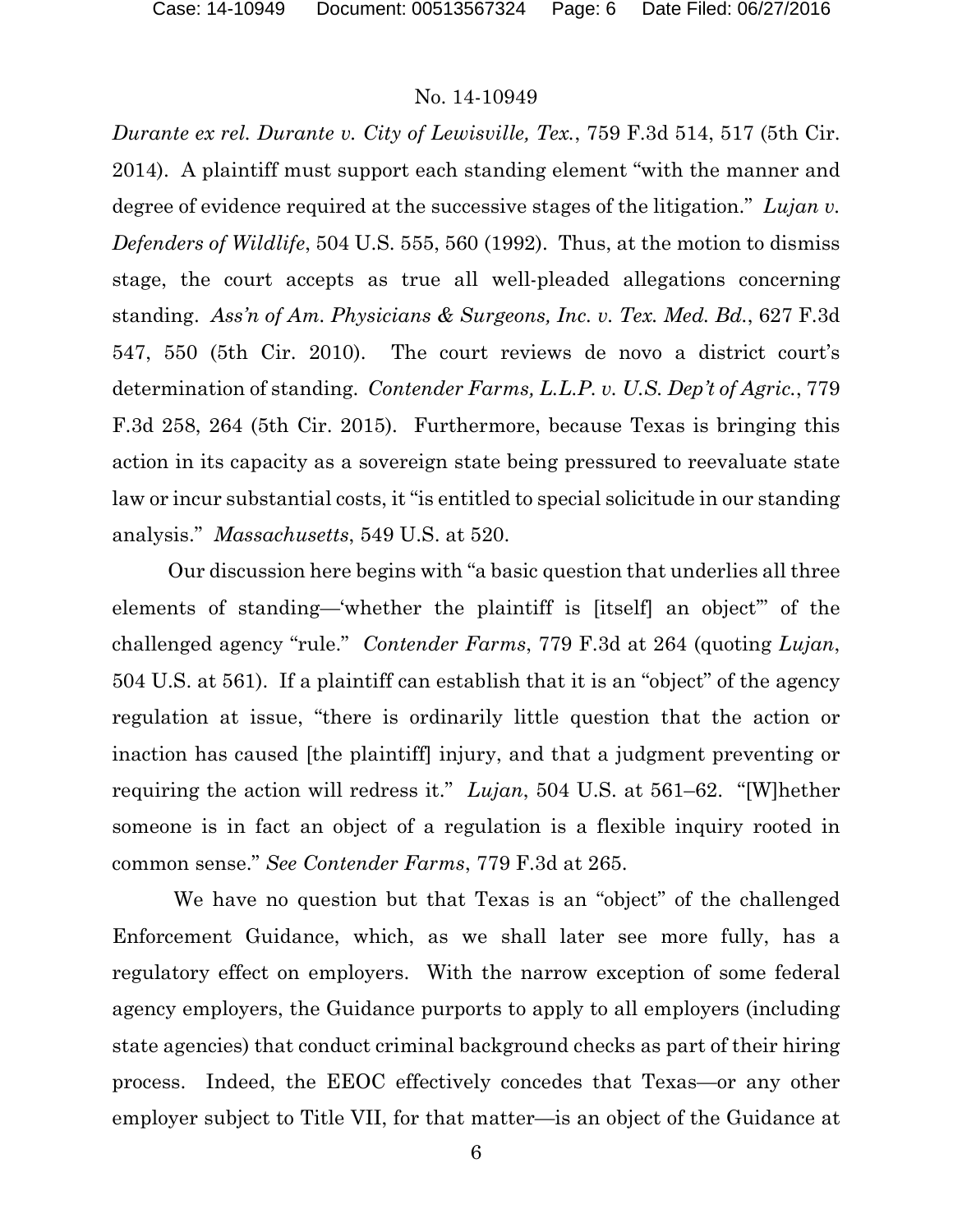issue, but nevertheless argues that Texas lacks standing to mount a legal challenge to the Enforcement Guidance because, being purely advisory, the Guidance does not impose any obligations on Texas or expose it to any legal consequences. In making this argument, the EEOC erroneously conflates the question of standing under Article III with the question of "final agency action" under the APA. Although the two inquiries may engage similar concerns, *constitutional* standing analysis is ultimately separate from the question of whether "final agency action" exists within the meaning of § 704 of the APA. *See, e.g.*, *Holistic Candlers and Consumers Ass'n v. Food & Drug Admin.*, 664 F.3d 940, 943–45 (D.C. Cir. 2012) (concluding that the plaintiffs established constitutional standing, but nonetheless finding that the plaintiffs failed to show "final agency action" under the APA); *see also Bennett v. Spear*, 520 U.S. 154, 177–78 (1997) (noting that constitutional standing and "final agency action" are separate inquires).

As Texas is an object of the Guidance at issue, there is no reason to deviate from the presumption that Texas has constitutional standing to challenge it. The district court found that Texas lacked an injury sufficiently concrete and imminent to confer standing because Texas did not allege that any enforcement action had been filed against it by the Department of Justice ("DOJ"). An enforcement action is not, however, the only injury sufficient to confer constitutional standing upon Texas. Texas alleges several injuries that it is *currently* suffering because of the Guidance. First, Texas asserts that the Guidance imposes a mandatory scheme for employers regarding hiring policies. If we take these allegations as true, the Enforcement Guidance amounts to an increased regulatory burden on Texas as an employer, and "[a]n increased regulatory burden typically satisfies the injury in fact requirement."

7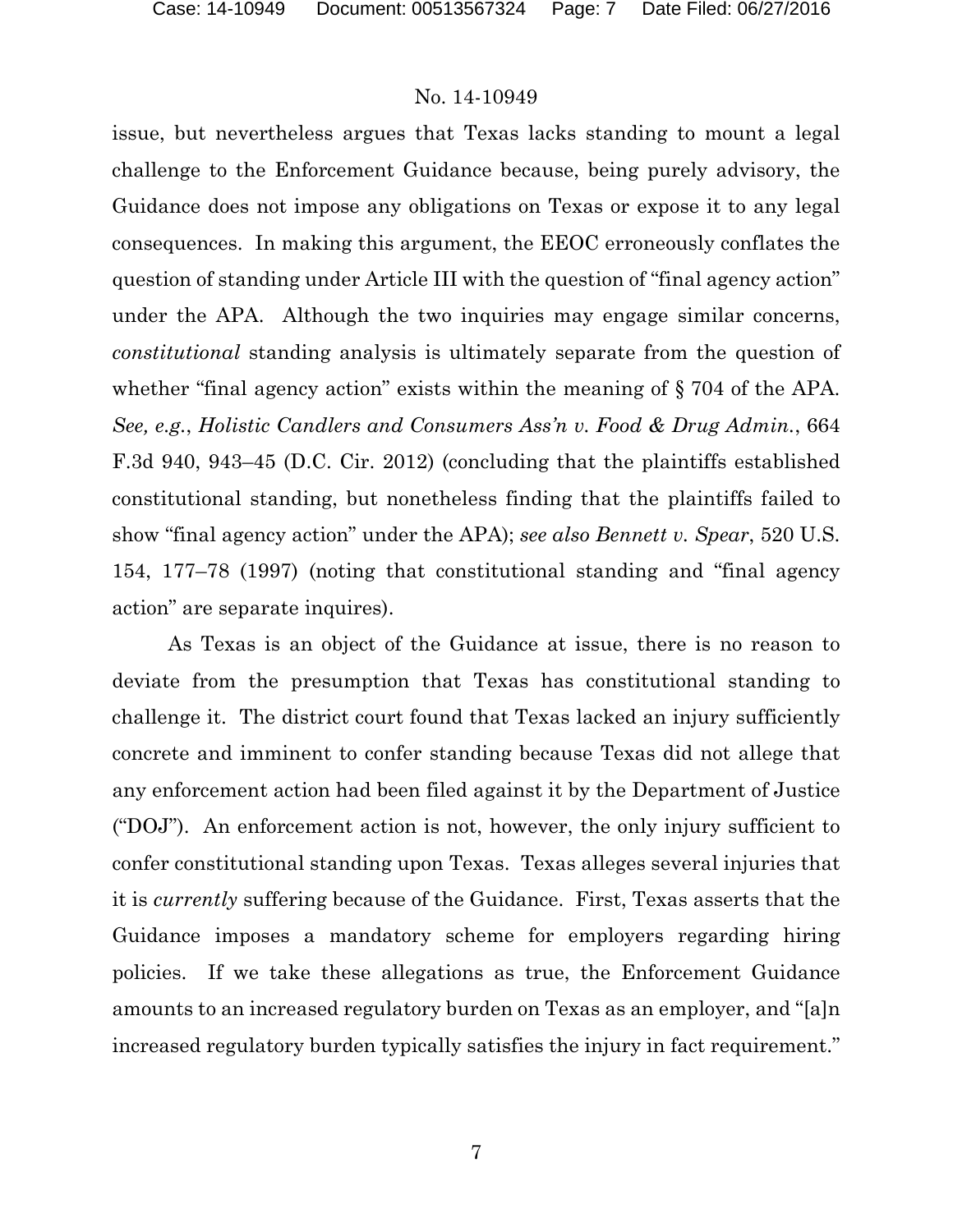#### No. 14-10949

*See Contender Farms*, 779 F.3d at 266 (citing *Ass'n of Am. R.R.s v. Dep't of Transp.*, 38 F.3d 582 (D.C. Cir. 1994)).[2](#page-7-0)

Texas further asserts that the Enforcement Guidance effectively preempts state laws that bar employee-applicants with certain criminal histories from being considered for specific jobs, such as school teachers or state law enforcement officers. Regardless of whether the Guidance actually preempts Texas's laws regarding hiring bans, the Guidance does, at the very least, force Texas to undergo an analysis, agency by agency, regarding whether the certainty of EEOC investigations stemming from the Enforcement Guidance's standards overrides the State's interest in not hiring felons for certain jobs.[3](#page-7-1) Putting aside the question of whether these practical injuries transform the Guidance into "final agency action" for the purposes of APA jurisdiction, these injuries are sufficient to confer constitutional standing, especially when considering Texas's unique position as a sovereign state defending its existing practices and threatened authority. *See Texas v. United States*, 787 F.3d 733, 749 (5th Cir. 2015) (finding, in the context of an appeal of a denial of a stay, that the government failed to make a showing that Texas lacked standing to challenge another federal agency's action when, as a result of that action, Texas faced a "forced choice between incurring costs and changing its laws").<sup>4</sup> As this court has stated before, "being pressured to

<span id="page-7-0"></span><sup>2</sup> The dissent's argument with respect to Article III standing—casting the Guidance as merely an expression of the EEOC's view on Title VII—assumes that the Guidance is not binding on EEOC staff in the performance of their official duties. As this opinion makes clear, however, the Guidance shows the opposite. These features of the Guidance are discussed more in depth *infra* Part III, as they are also crucial to the discussion of whether the Guidance is "final agency action" under the APA.

<span id="page-7-1"></span><sup>3</sup> Indeed, the EEOC admitted at oral argument that it intended to investigate disparate impact complaints against Texas for non-compliance with the Guidance's criminal background screening standards.

<span id="page-7-2"></span><sup>4</sup> As stated, the court in *Texas v. United States*, 797 F.3d 733, affirmed the district court's denial of a stay regarding an injunction against the Department of Homeland Security's "DAPA" program, which made certain illegal aliens eligible for select federal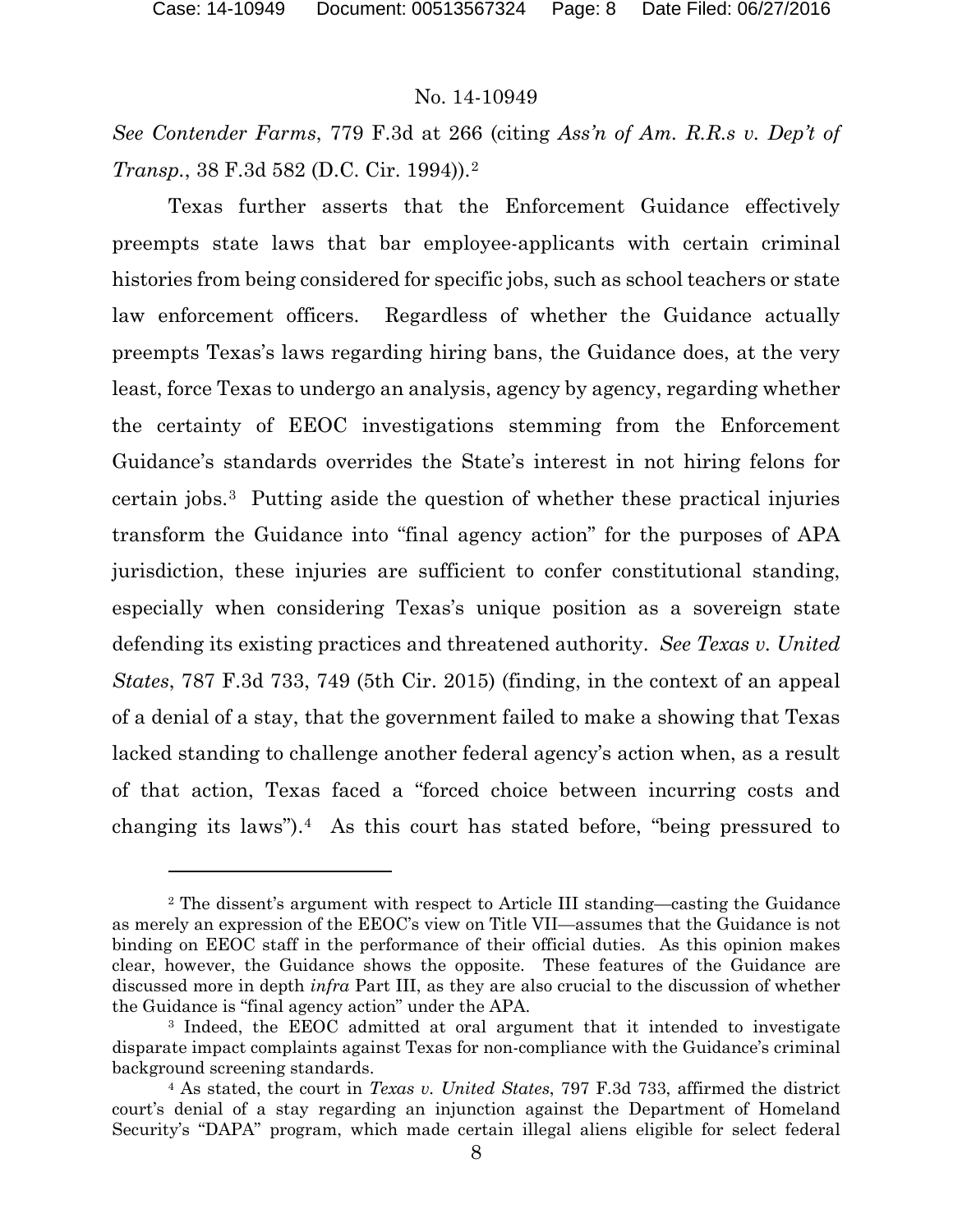#### No. 14-10949

change state law constitutes an injury" for the purpose of state standing analysis. *Id*.; *see also Texas v. United States*, 809 F.3d at 156–57 (concluding that Texas had standing to challenge agency action even when it could avoid financial harm by changing its own laws and practices, and asserting that "[s]tates have a sovereign interest in the power to create and enforce a legal code, and the possibility that a plaintiff could avoid injury by incurring other costs does not negate standing" (internal quotations and citations omitted)).

In sum, the district court erred; Texas has constitutional standing to challenge the Enforcement Guidance under the APA. Texas has standing because it is an object of the Guidance and, taking the complaint's allegations as true, has alleged a sufficient injury in fact, that is that the Guidance forces Texas to alter its hiring policies or incur significant costs. The court now turns to whether the EEOC's Enforcement Guidance is a "final agency action" under the APA.

#### III.

The APA provides that "[a] person suffering legal wrong because of agency action, or adversely affected or aggrieved by agency action within the meaning of a relevant statute, is entitled to judicial review thereof." 5 U.S.C.

benefits. Texas asserted that, by virtue of becoming eligible for these federal benefits, illegal aliens would also be entitled to driver's licenses and state unemployment benefits, which would raise state costs. The government contended that no injury existed, as DAPA did not, on its own, require states to issue driver's licenses or subsidize to account for increased costs. This court, however, found that the government failed to show that Texas lacked standing, asserting that "Texas's forced choice between incurring costs and changing its laws is an injury because those laws exist for the administration of a state program, not to challenge federal law, and Texas did not enact them merely to create standing." *Id*; *see also id*. (citing with approval a Sixth Circuit opinion that held "making the enforcement of an existing state law more difficult qualifies" as an injury for the purposes of Article III standing (citing *State of Ohio ex rel. Celebrezze v. U.S. Dept. of Transp*., 766 F.2d 228, 232–33 (6th Cir. 1985))). This court has since affirmed the district court's grant of injunctive relief against DAPA, concluding, for many of the same reasons, that Texas had standing. *See Texas v. United States*, 809 F.3d 134 (5th Cir. 2015), *aff'd by an equally divided Court*, 579 U.S. \_\_\_, 2016 WL 3434401 (June 23, 2016).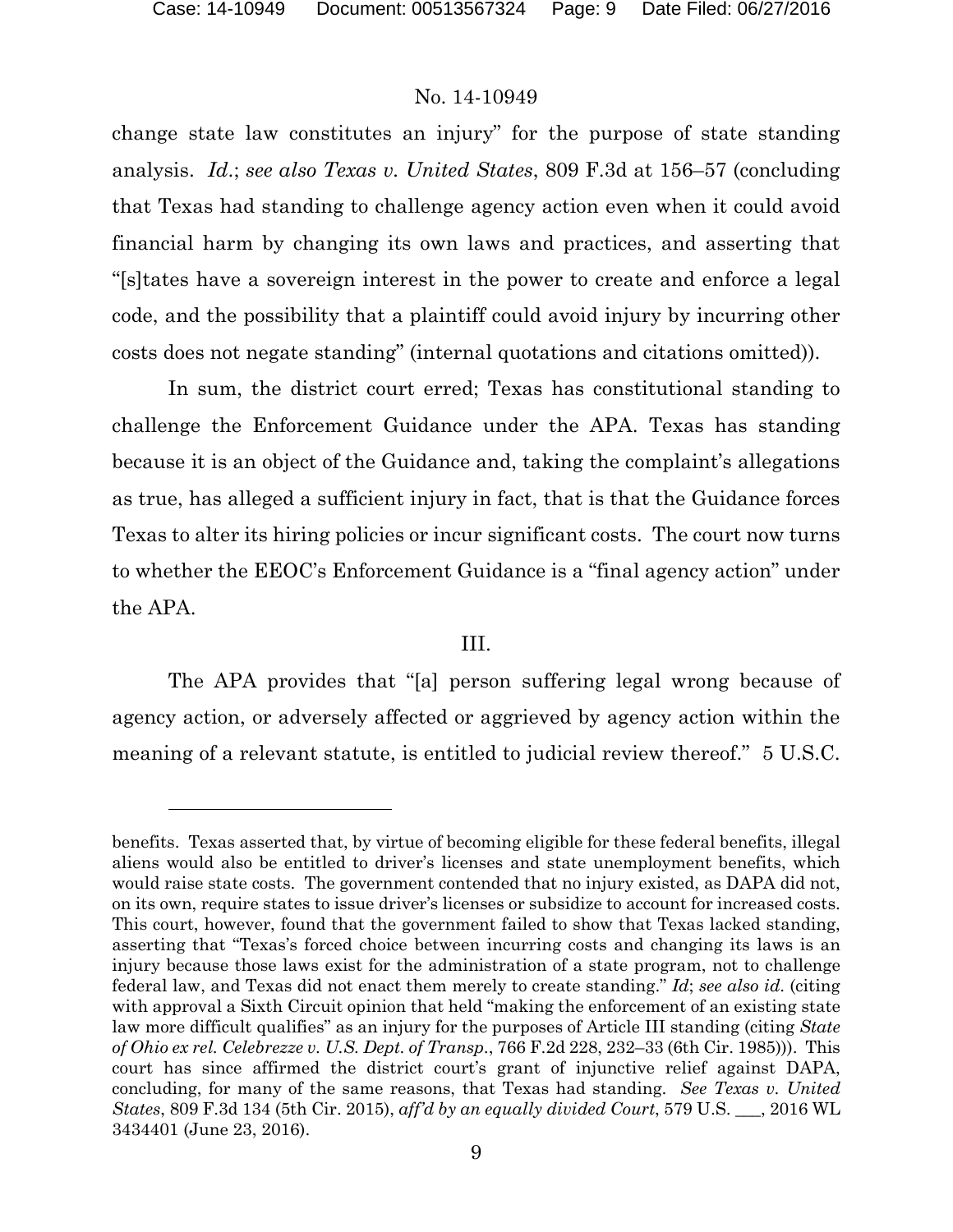§ 702. An aggrieved party is entitled to seek this review, however, only if the agency action is "made reviewable by statute" or, relevant to this appeal, whether the action is "final agency action for which there is no other adequate remedy in a court." *Id.* § 704. In this circuit, the "final agency action" requirement is a jurisdictional threshold, not a merits inquiry. *See Peoples Nat'l Bank v. Office of the Comptroller of the Currency of the United States*, 362 F.3d 333, 336 (5th Cir. 2004) ("If there is no 'final agency action,' a federal court lacks subject matter jurisdiction." (citing *Am. Airlines, Inc. v. Herman*, 176 F.3d 283, 287 (5th Cir. 1999))).

An administrative action is "final agency action" under the APA if: (1) the agency's action is the "consummation of the agency's decisionmaking process;" and (2) "the action must be one by which rights or obligations have been determined, or from which legal consequences will flow." *Bennett*, 520 U.S. at 177–78 (internal quotation marks omitted). "In evaluating whether a challenged agency action meets these two conditions, this court is guided by the Supreme Court's interpretation of the APA's finality requirement as 'flexible' and 'pragmatic.'" *Qureshi v. Holder*, 663 F.3d 778, 781 (5th Cir. 2011) (quoting *Abbott Labs. v. Gardener*, 387 U.S. 136, 149–50 (1967)). The standard of review is de novo. *Id.* at 780. The parties do not appear to contest that the Enforcement Guidance is the "consummation" of the EEOC's decisionmaking process. Thus, this appeal turns on the second prong of the *Bennett* test, and the court must determine whether the EEOC Guidance constitutes an agency action "by which rights or obligations have been determined," or, in the alternative, "from which legal consequences will flow." *Bennett*, 520 U.S. at 178.

#### A.

The EEOC contends that the Guidance does not create "legal consequences" because the EEOC lacks the authority to bring an enforcement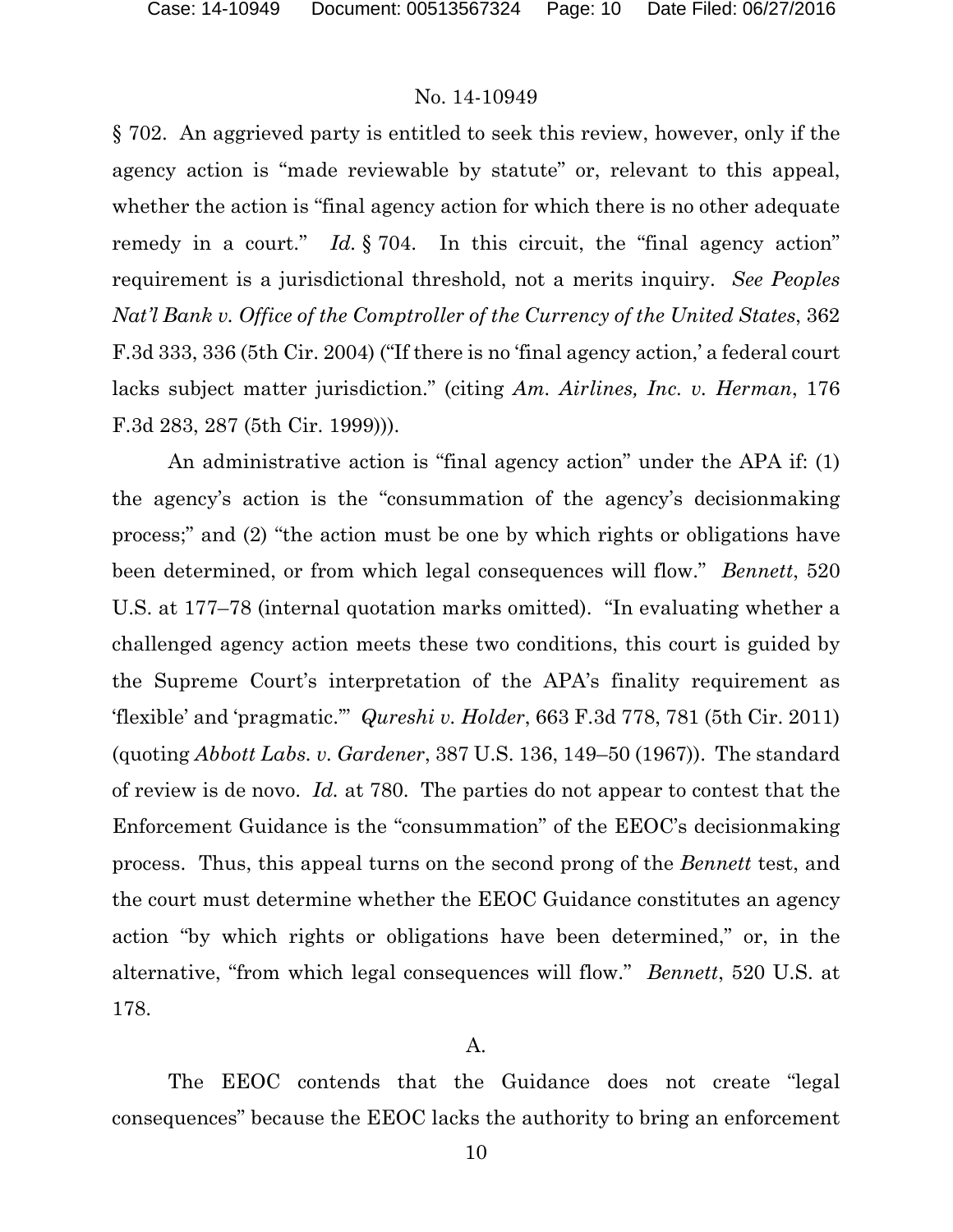action against Texas directly; that is, it can only refer a case to the U.S. Attorney General for prosecution following an EEOC investigation. Texas, however, asserts that the Guidance creates legal consequences that go beyond the mere threat of investigation and agency referral. Specifically, Texas argues that the Guidance itself creates legal consequences because it binds EEOC staff to a specific course of action, and asserts that an employer who adheres to one of the Guidance's two "safe harbor" provisions will avoid a finding of liability before the EEOC, and thus will avoid DOJ referral and enforcement. *See Cohen v. United States*, 578 F.3d 1, 9 (D.C. Cir. 2009) ("When 'the language of the [agency] document is such that private parties can rely on it as a norm or safe harbor by which to shape their actions, it can be binding as a practical matter.'" (quoting *Gen. Elec. Co. v. U.S. Envtl. Prot. Agency*, 290 F.3d 377, 383 (D.C. Cir. 2002)), *vacated in part on other grounds*, 599 F.3d 652 (D.C. Cir. 2010)); *see also U.S. Army Corps of Engineers v. Hawkes Co., Inc.*, 136 S. Ct. 1807, 1814 (2016) (stating that an agency action creates "legal consequences" when it "narrows the field of potential plaintiffs and limits the potential liability" that a regulated entity faces).

The alleged safe harbor provisions read as follows:

Two circumstances in which the Commission believes employers will consistently meet the "job related and consistent with business necessity" defense are as follows:

- The employer validates the criminal conduct screen for the position in question per the Uniform Guidelines on Employee Selection Procedures (Uniform Guidelines) standards (if data about criminal conduct as related to subsequent work performance is available and such validation is possible); or
- The employer develops a targeted screen considering at least the nature of the crime, the time elapsed, and the nature of the job (the three *Green* factors), and then provides an opportunity for an individualized assessment for people excluded by the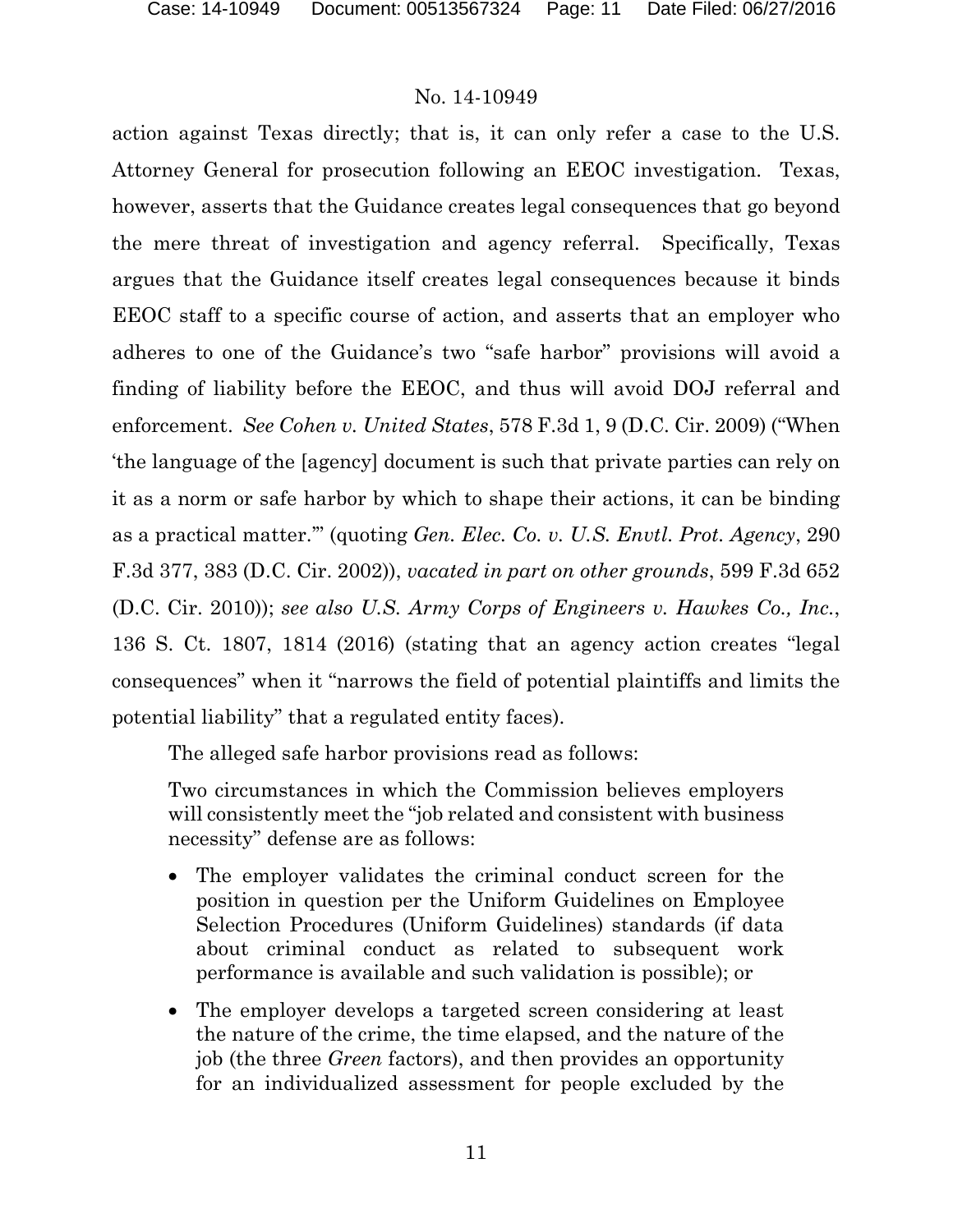## No. 14-10949

screen to determine whether the policy as applied is job related and consistent with business necessity.

The Enforcement Guidance clarifies what sort of individualized assessment is required by the second provision,<sup>[5](#page-11-0)</sup> providing that such an assessment

would consist of notice to the individual that he has been screened out because of a criminal conviction; an opportunity for the individual to demonstrate that the exclusion should not be applied due to his particular circumstances; and consideration by the employer as to whether the additional information provided by the individual warrants an exception to the exclusion . . . .

Reviewing the parties' arguments, we find that the Guidance imposes "legal consequences" in the sense that the EEOC has committed itself to applying the Guidance when conducting enforcement and referral actions; in particular, the Guidance suggests that its provisions are to be taken as conclusive, and offers only two escapes from an adverse EEOC determination. Moreover, the promulgation of the Guidance is an agency action by which "rights and obligations" have been determined: the agency has committed itself to following the Guidance, and has assured employers that if they conform their conduct to the Guidance's "safe harbor" requirements, they will not be deemed to be in violation of Title VII by EEOC investigators. Such an exoneration by EEOC investigators would, in turn, ensure that Texas is protected from referral of its case to the U.S. Attorney General for prosecution, and, ultimately, from a potential finding of injunctive and/or monetary liability in a DOJ-led prosecution.

In defending the Guidance against the scrutiny of the federal courts, the EEOC comes down hard and often on the mantra that the Guidance is not final

<span id="page-11-0"></span><sup>5</sup> The parties do not discuss the first safe harbor—the Uniform Guidelines on Employee Selection Procedures—in any detail. Accordingly, the court also focuses on only the second purported "safe harbor," which flows in part from the Eighth Circuit's analysis in *Green v. Missouri Pacific Railroad Co.*, 523 F.2d 1290 (8th Cir. 1975).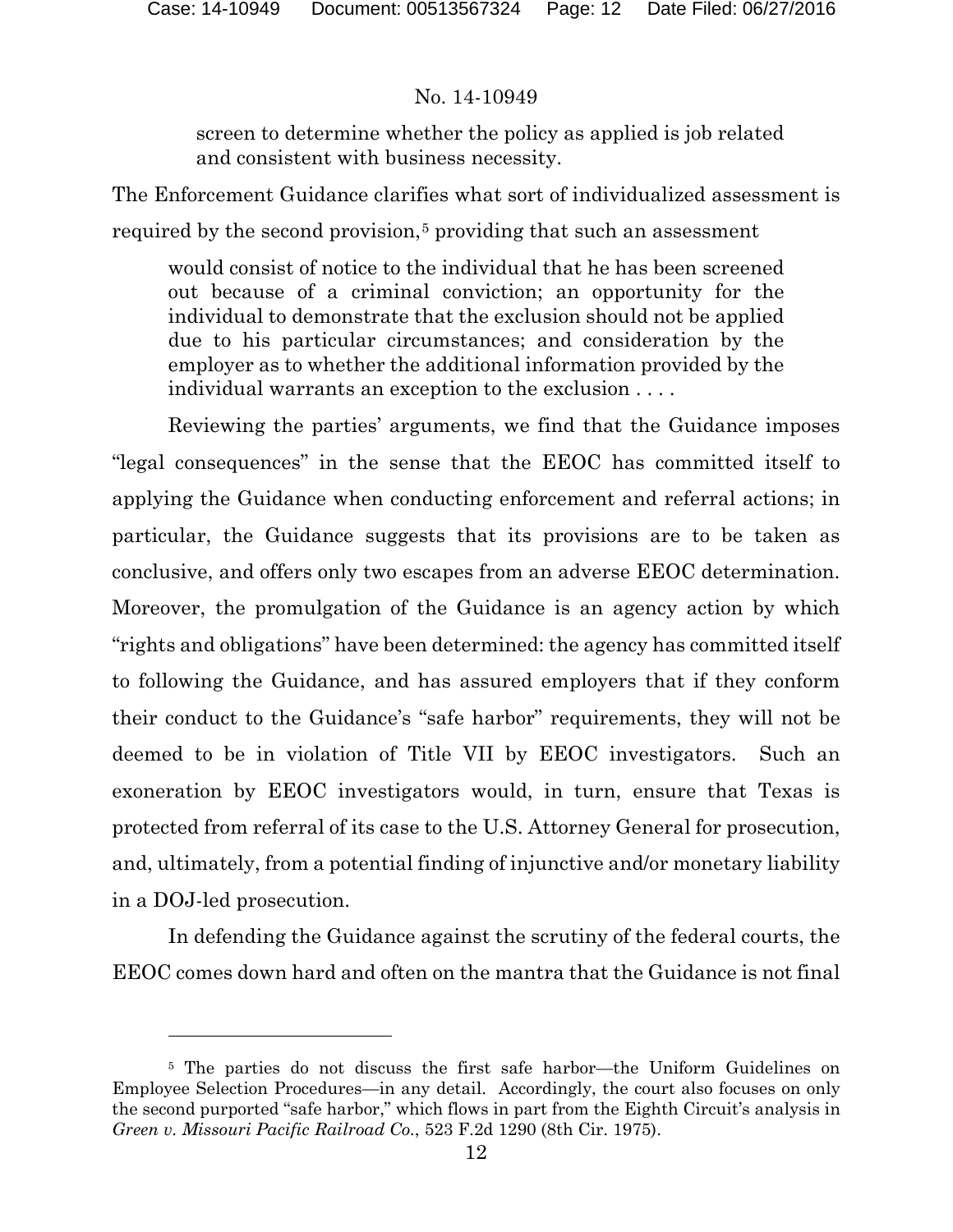#### No. 14-10949

agency action because the EEOC cannot directly bring an enforcement action against Texas, since only the U.S. Attorney General can enforce Title VII against a sovereign state. But the Guidance is not simply limited to one or only a few investigations conducted by the EEOC against Texas or some other state. Instead, it is a blanket policy that the EEOC has committed itself to applying with respect to virtually all public and private employers.[6](#page-12-0) The EEOC does not dispute that, as a general matter, agency "guidance" that cabins an agency's discretion with respect to enforcement actions can be considered "final agency action." Holding that the Guidance is not "final agency action" simply because the EEOC cannot bring an enforcement action against Texas directly would stand for the proposition that whether a blanket agency rule is "final agency action" turns on the identity of the class of plaintiffs, instead of the nature, character, and effect of the rule in and of itself. In other words, to hold that the Guidance is not "final agency action" solely because of the EEOC's limited enforcement authority with respect to a state employer is essentially to hold that there is no rule-related EEOC action against a state that is reviewable under the APA, even though the EEOC clearly can subject state employers to harms sufficient to confer Article III standing. Accordingly, the "flexible" and "pragmatic" approach to assessing the finality of agency action, *see Qureshi*, 663 F.3d at 781, leads to the conclusion that the Guidance is "final agency action" under § 704 of the APA.

<span id="page-12-0"></span><sup>6</sup> Specifically, the Enforcement Guidance unambiguously states that "the [EEOC] intends this document for use . . . by EEOC staff who are investigating discrimination charges involving the use of criminal records in employment decisions." Elsewhere, the Guidance asserts that "[t]he EEOC enforces Title VII, which prohibits employment discrimination based on race, color, religion, sex, or national origin." Thus, in practical terms, the Enforcement Guidance indicates that the EEOC staff will be bound to follow the Guidance's standards when making enforcement-related decisions.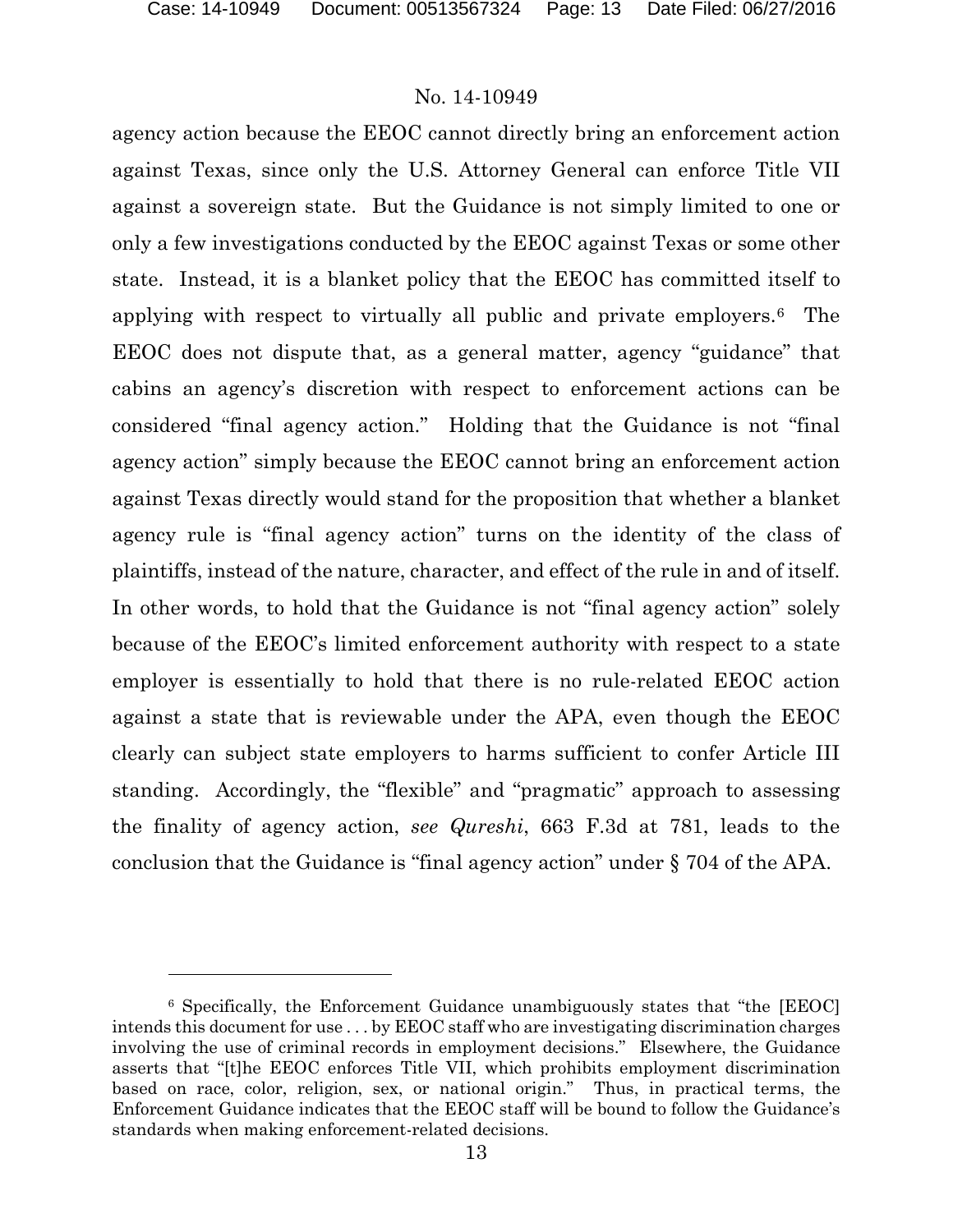B.

#### 1.

The EEOC does not dispute that its staff would use the Guidance when conducting their official duties under Title VII. Nor does it dispute that, if employers will conform their conduct to reflect the "safe harbors" set forth by the Guidance, such employers would virtually always escape adverse EEOC determinations on charges of felony hiring discrimination, and thus effectively be immunized from a DOJ-backed enforcement action. Still, the EEOC points to two cases of this court, *Luminant Generation Co., L.L.C. v. United States Environmental Protection Agency*, 757 F.3d 439, 442 (5th Cir. 2014), and *Belle Co., L.L.C. v. United States Army Corps of Engineers*, 761 F.3d 383 (5th Cir. 2014), *judgment vacated by Kent Recycling Servs., LLC v. U.S. Army Corps of Engineers*, ---S. Ct.---, 2016 WL 3128836 (June 6, 2016), which it argues preclude a holding that the Enforcement Guidance is "final agency action."

We begin our review of this authority by noting that the Supreme Court recently vacated this court's judgment in *Belle Co.*, and remanded the case for this court to reconsider its holding in the light of *U.S. Army Corps of Engineers v. Hawkes Co., Inc.*, 136 S. Ct. 1807 (2016). In *Belle Co.,* this court had held that the Army Corps of Engineers' "affirmative" jurisdictional determination ("JD"), which asserted that the plaintiff's property development was subject to the Clean Water Act's ("CWA") permitting requirements, did not create legal consequences. *See Belle Co.*, 761 F.3d at 394. The court had reasoned that the agency's determination of its own authority did not create legal consequences because the determination merely notified the plaintiff that it was subject to permitting requirements. As this court then stated, the JD did nothing to alter the plaintiff's legal obligations, because "even if [the plaintiff] had never requested the [determination] and instead had begun to fill [the land], it would not have been immune to enforcement action by the Corps or EPA." *Id.* at 391.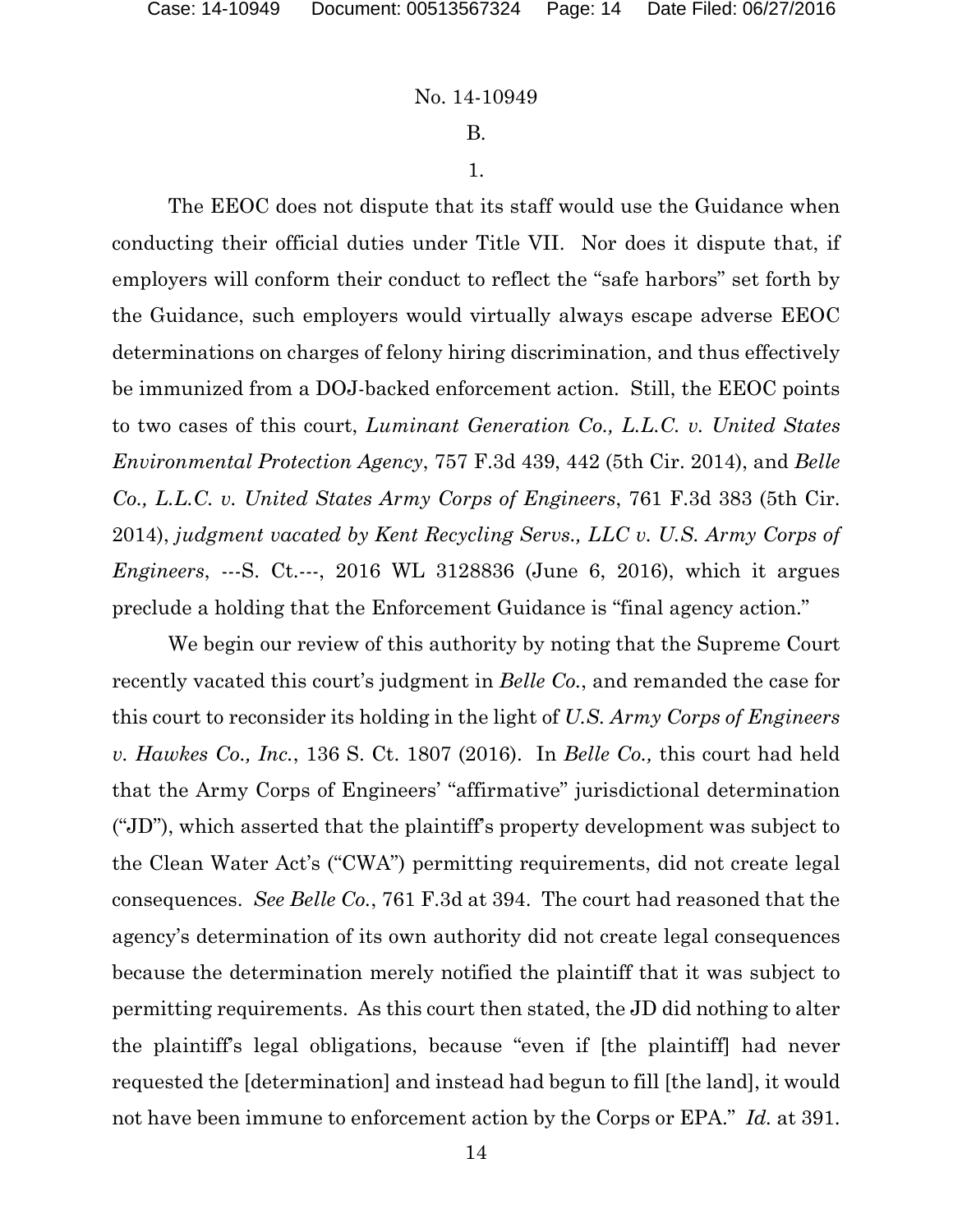In everyday language, the plaintiff was no worse off after the JD issued than it was before.

In *Hawkes Co.*, however, the Supreme Court rejected such reasoning and effectively reversed our decision in *Belle Co.* Under nearly identical facts, the Court concluded that the Corps' issuance of an "affirmative" JD, which, as in *Belle Co.*, asserted that a petitioner's property is subject to the CWA's permitting requirements, is a "final agency action" under the APA because it creates legal consequences. *Hawkes Co.*, 136 S. Ct. at 1814. This is so, the Supreme Court observed, because if the Corps had issued a "negative" JD that is, a JD stating that the plaintiff's property did not contain "waters of the United States"—the plaintiff would have been entitled to a five-year period of protection from any government-brought CWA enforcement action. *Id.* In short, the determination to issue the affirmative JD denied the plaintiffs the benefits that would have flowed from a negative JD, and thus this effect constituted "legal consequences" to the plaintiffs resulting from the affirmative JD. *Id.*

In reaching this holding, the Supreme Court once again emphasized that a "pragmatic" approach must be taken when deciding whether an agency action is "final," and thus subject to court review:

This conclusion tracks the "pragmatic" approach we have long taken to finality. For example, in *Frozen Food Express v. United States*, 351 U. S. 40 (1956), we considered the finality of an order specifying which commodities the Interstate Commerce Commission believed were exempt by statute from regulation, and which it believed were not. Although the order "had no authority except to give notice of how the Commission interpreted" the relevant statute, and "would have effect only if and when a particular action was brought against a particular carrier," we held that the order was nonetheless immediately reviewable. . . . So too here, while no administrative or criminal proceeding can be brought for failure to conform to the approved JD itself, that final agency determination not only deprives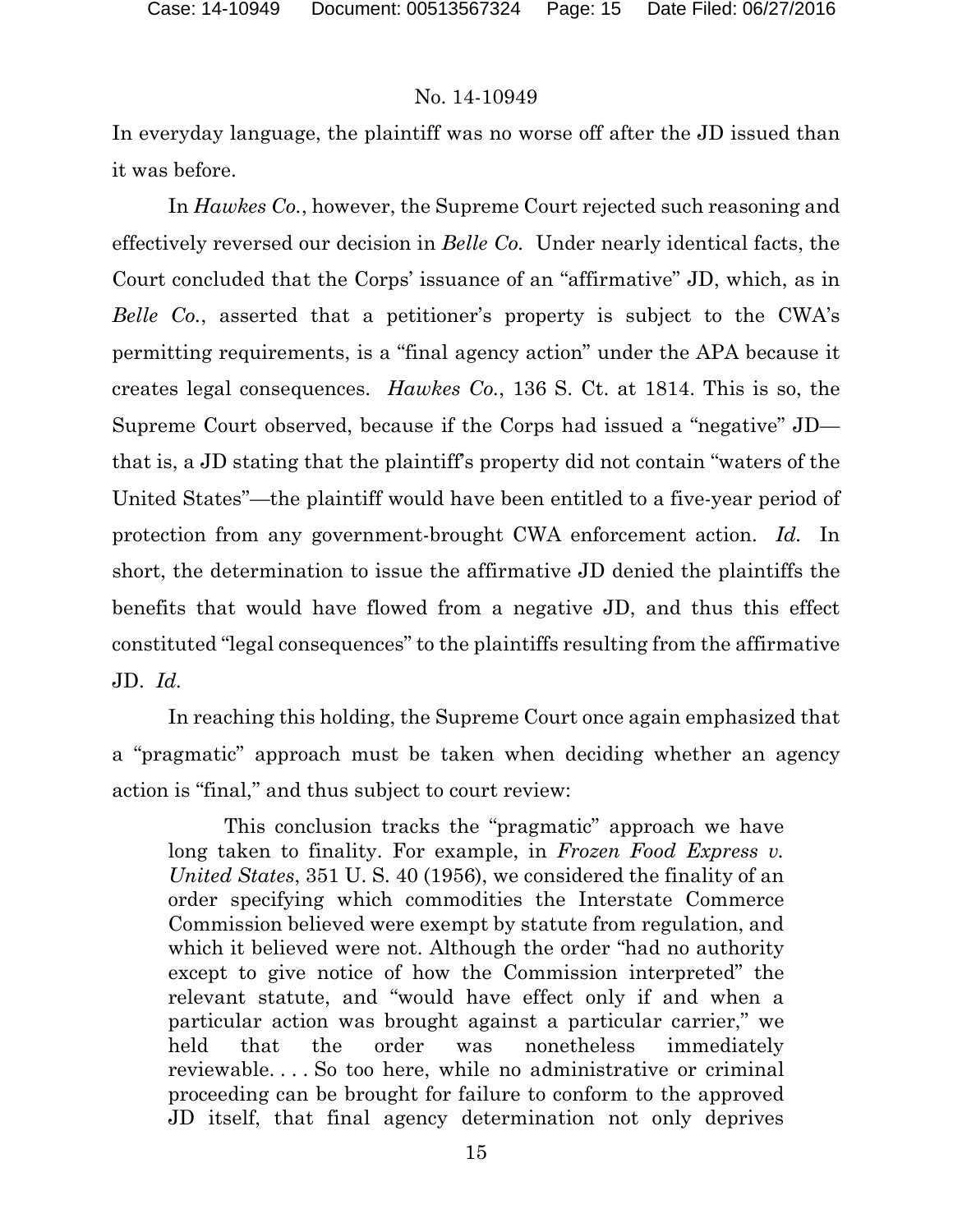l

## No. 14-10949

respondents of a five-year safe harbor from liability under the Act, but warns that if they discharge pollutants onto their property without obtaining a permit from the Corps, they do so at the risk of significant criminal and civil penalties.

*Id.* at 1815 (internal citations omitted).

As the above passage applies to this case, an agency action can create legal consequences even when the action, in itself, is disassociated with the filing of an enforcement proceeding, and is not authority for the imposition of civil or criminal penalties. Instead, "legal consequences" are created whenever the challenged agency action has the effect of committing the agency itself to a view of the law that, in turn, forces the plaintiff either to alter its conduct, or expose itself to potential liability. In *Hawkes Co.*, this agency action was the issuance of a JD asserting that the plaintiff's land was subject to the CWA's permitting requirements, thus depriving the plaintiff of the agency-created safe harbor and forcing the plaintiff to submit to the agency's view or risk liability. Here, it is the EEOC's promulgation of the Guidance, which offers regulated entities a safe harbor from DOJ referral, and thus ultimately from liability, only if employers alter their hiring policies to comply with the Guidance's directives.[7](#page-15-0)

<span id="page-15-0"></span><sup>7</sup> In a post-argument letter, submitted after the issuance of *Hawkes Co.* and pursuant to Fed. R. App. P. 28(j), the government argues—for the first time and without citation to authority—that the Guidance does not create a safe harbor because the DOJ could always disagree with a favorable EEOC finding, and thus bring an enforcement action against a public employer even where the EEOC has first conducted an investigation and concluded that no Title VII violation has occurred. We disagree, and note that Title VII's enforcement provision contemplates EEOC referral as a prerequisite for any DOJ-brought enforcement action. *See* 42 U.S.C. 2000e-5(f)(1) ("If the [EEOC] has been unable to secure from the respondent a conciliation agreement acceptable to the [EEOC], the [EEOC] shall take no further action and shall refer the case to the Attorney General who may bring a civil action against such respondent in the appropriate United States district court."); *see also United States v. South Carolina*, 445 F. Supp. 1094, 1110 (D.S.C. 1977) ("It is also clear from the language of Section [2000e-5] that individual complaints against public employers are to be brought to the [EEOC] . . . and that the [EEOC] is to proceed with its 'informal methods of conference, conciliation and persuasion.' Only when such methods fail does authority shift to the Attorney General, who is then empowered to bring a civil action. The Attorney General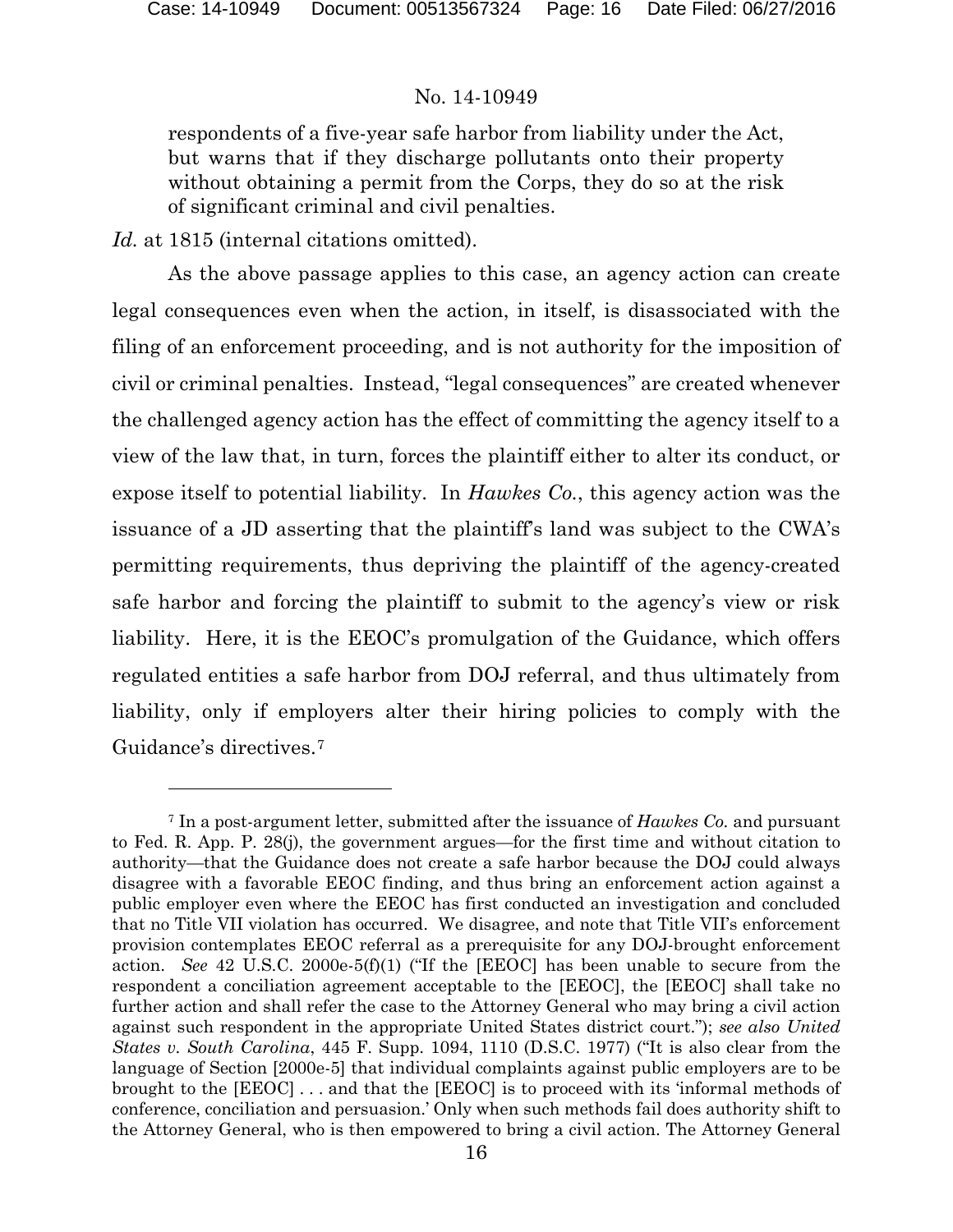### No. 14-10949

As we earlier noted, the EEOC also points to a second Fifth Circuit decision as suggesting a finding that the Guidance is not final agency action. *See Luminant*, 757 F.3d 439. In *Luminant*, the plaintiff, an energy company, received two notices of violation ("NOVs") from the EPA, asserting that two of its Texas-based power plants were emitting pollutants in violation of multiple provisions of the Clean Air Act and the state-level implementation plan. This court held that a challenged EPA notice of violation ("NOV") was not "final agency action" because the relevant federal statute, the Clean Air Act, and not the NOV, set out the parties' obligations. *Luminant*, 757 F.3d at 442. Specifically, the court reasoned that "adverse legal consequences will flow only if the district court determines that Luminant violated" the Clean Air Act. *Id.* Phrased differently, the court asserted that, so long as the EPA took no further action, "Luminant would have no new legal obligation imposed on it and would have lost no right it otherwise enjoyed." *Id.*

To the extent that the Supreme Court's decision in *Hawkes Co.* does not also undermine the Fifth Circuit's reasoning in *Luminant* (principally, the Supreme Court's emphasis on a "pragmatic approach" to assessing whether APA review is appropriate, instead of reliance on formalistic criteria, such as whether the agency decision itself imposes penalties or is binding on a court), we find *Luminant* distinguishable from the instant case. The agency document in *Luminant* merely expressed the agency's opinion about the legality of the plaintiff's conduct; it did not, as here, commit the administrative agency to a specific course of action should the plaintiff fail to comply with the agency's view. Furthermore, the agency action in *Luminant* was limited to a fact-

has no authority to investigate such charges or to bring such actions on his own initiative, but can only step in to sue public employers with respect to individual complaints when a case is referred to him by the [EEOC] following the procedures prescribed in [42 U.S.C. § 2000e-5]."), *aff'd by* 434 U.S. 1026 (1978).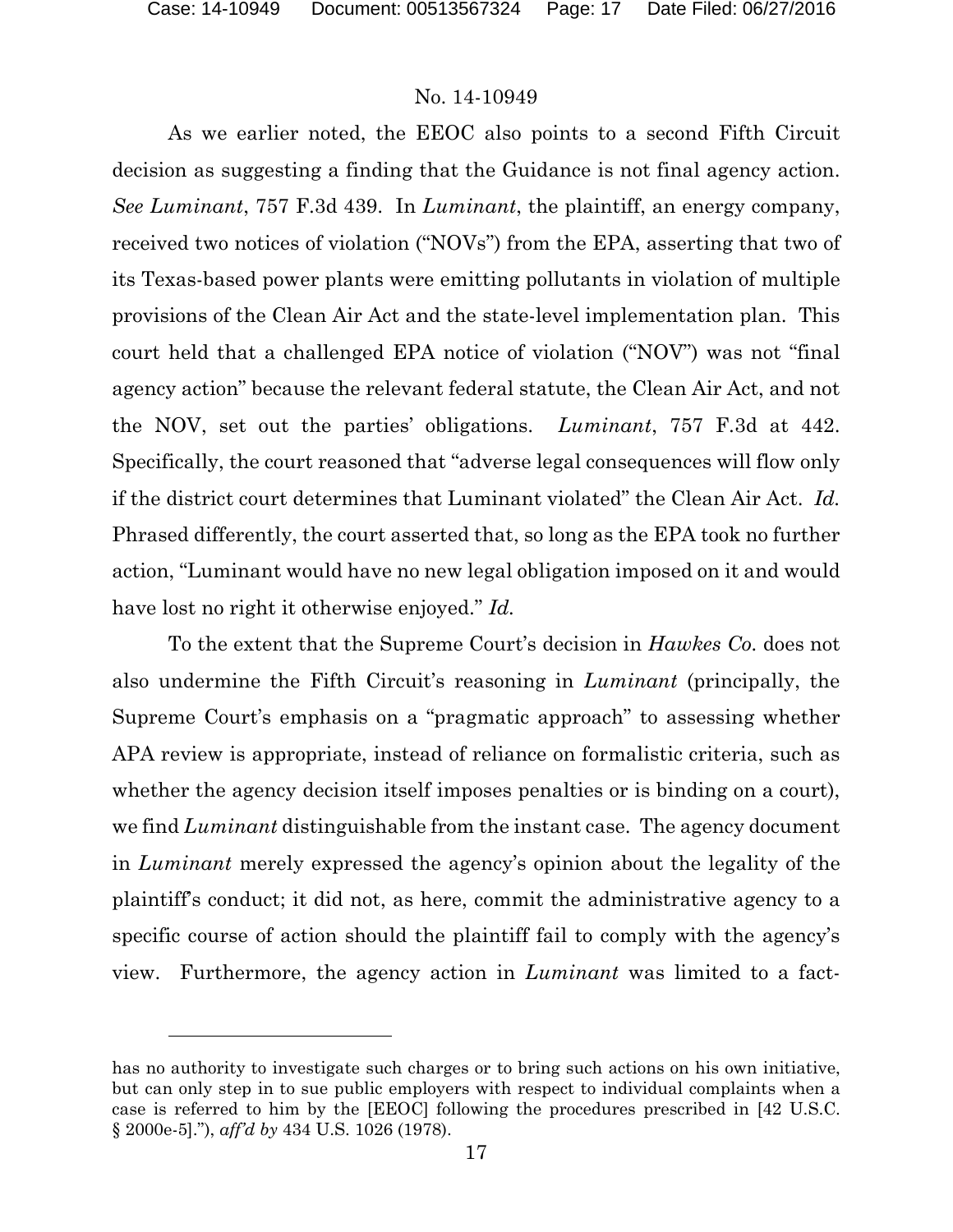specific situation and a particular violator. In contrast, the Guidance here provides an analytical framework that applies across the board to *all*  employers—including the hundreds of state agencies at issue in this suit, which employ hundreds of thousands of employees—and binds EEOC staff in later actions. *See Barrack Goldstrike Mines, Inc. v. Browner*, 215 F.3d 45, 48– 49 (D.C. Cir. 2000) (finding that "legal consequences" existed, even when no enforcement action had yet been threatened against the plaintiff, where the agency expressed a definitive agency position that applied to all facilities within its regulatory purview, and had the effect of requiring all regulated facilities to undertake increased reporting and record-retention obligations or risk enforcement actions and fines). Furthermore, as earlier said, the Guidance's safe harbor provisions set out rules that employers are to follow if they wish to avoid legal consequences. Or, stated another way, an employer is assured protection from agency referral and prosecution—effectively immune to a government-backed enforcement action—if it conducts itself in the manner prescribed by the Guidance.

Finally, other factors distinguish the Guidance from the type of agency action that this court previously has indicated does not create legal consequences. For example, the Enforcement Guidance does not simply repeat the relevant provisions of Title VII. Instead, the Guidance purports to interpret authoritatively both the meaning of "disparate impact" in the context of employer hiring policies regarding criminal convictions and the scope of the "job related, business necessity" defense. This court has always considered such a distinction important when deciding whether agency action is "final" under the APA. *See Resident Council of Allen Parkway Vill. v. U.S. Dep't of Hous. & Urban Dev.*, 980 F.2d 1043, 1056 (5th Cir. 1993) (finding that the Department of Housing and Urban Development's "internal and informal" interpretation of the relevant statutory term did not constitute "final agency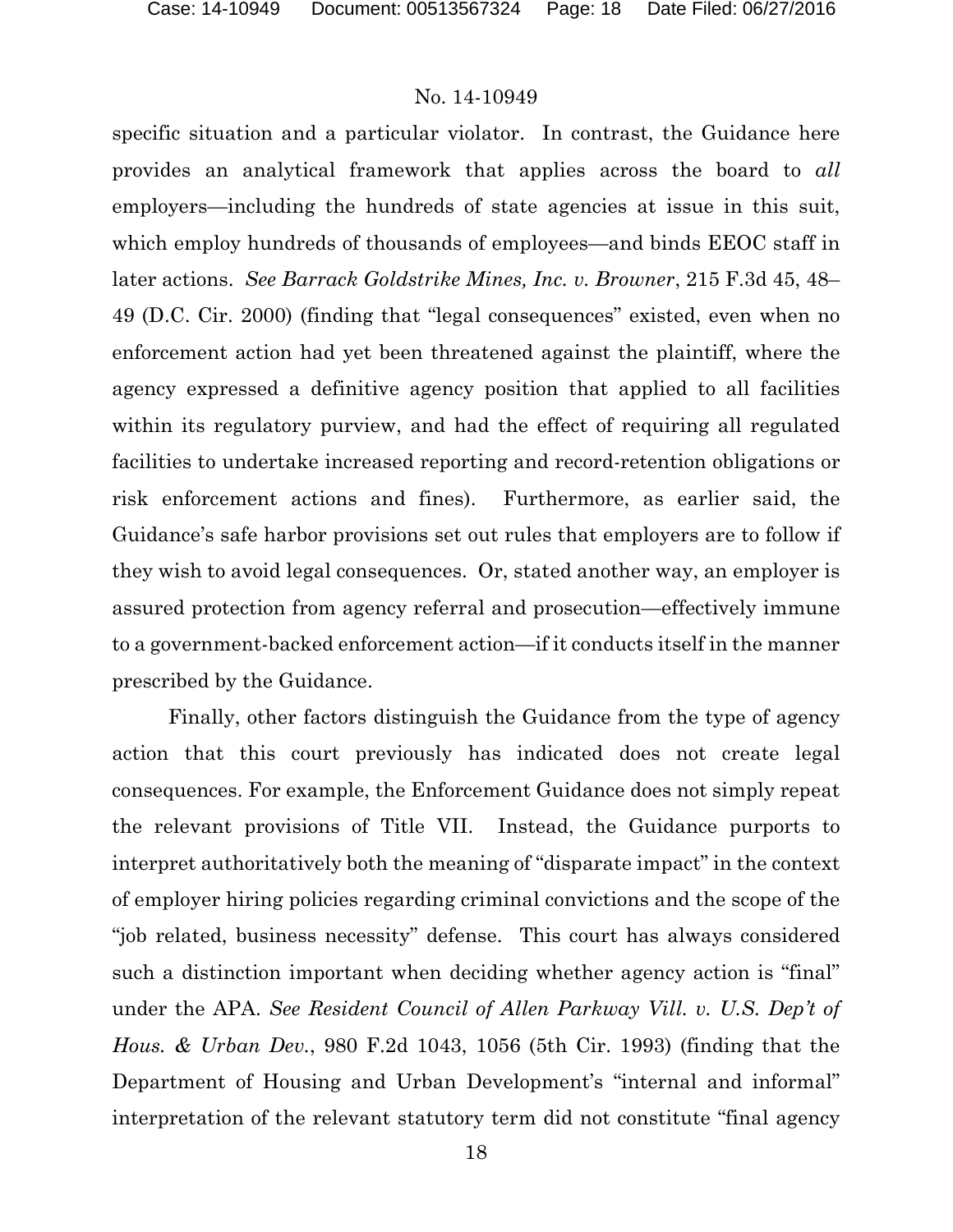action" under the APA, but adding that "[w]ere HUD to formally define the phrase [at issue] . . . [the plaintiffs] would undoubtedly have the right to review HUD's final agency action under § 702 [of the APA]").

2.

In addition to relying on this court's precedents, the EEOC also leans heavily on *AT&T Co. v. Equal Employment Opportunity Commission*, 270 F.3d 973 (D.C. Cir. 2001), in asserting that its Enforcement Guidance is not "final agency action." In *AT&T*, the D.C. Circuit considered whether language in the EEOC's compliance manual regarding the calculation of pregnancy leave was "final agency action" under the APA. The litigation ultimately concerned whether the plaintiff employer was required to give former employees credit towards their pensions for time missed due to pregnancy before the passage of the Pregnancy Discrimination Act of 1979 (the "PDA"). The plaintiff employer challenged language in the EEOC's compliance manual that stated that denying full work credit for pre-PDA pregnancy leave was "past discrimination" sufficient to constitute a "present violation of Title VII." *Id*. at 974–75. The plaintiff employer also challenged several letters that the EEOC sent to the plaintiff suggesting that its practices violated Title VII. The plaintiff argued that the EEOC's actions, taken as a whole, made clear that it reached a conclusion concerning the plaintiff employer's policy, and that that conclusion was "final agency action" under the APA. *Id.* at 975.

The D.C. Circuit disagreed, however, and held that the EEOC's conduct, including its statement in the compliance manual, was not "final agency action" under the APA. *Id.* at 976–77. In making this determination, the court noted that the EEOC "has not inflicted any injury upon [the plaintiff employer] merely by expressing its view of the law—a view that has force only to the extent the agency can persuade a court to the same conclusion." *Id.* at 976. The court also noted that legal consequences did not necessarily flow from the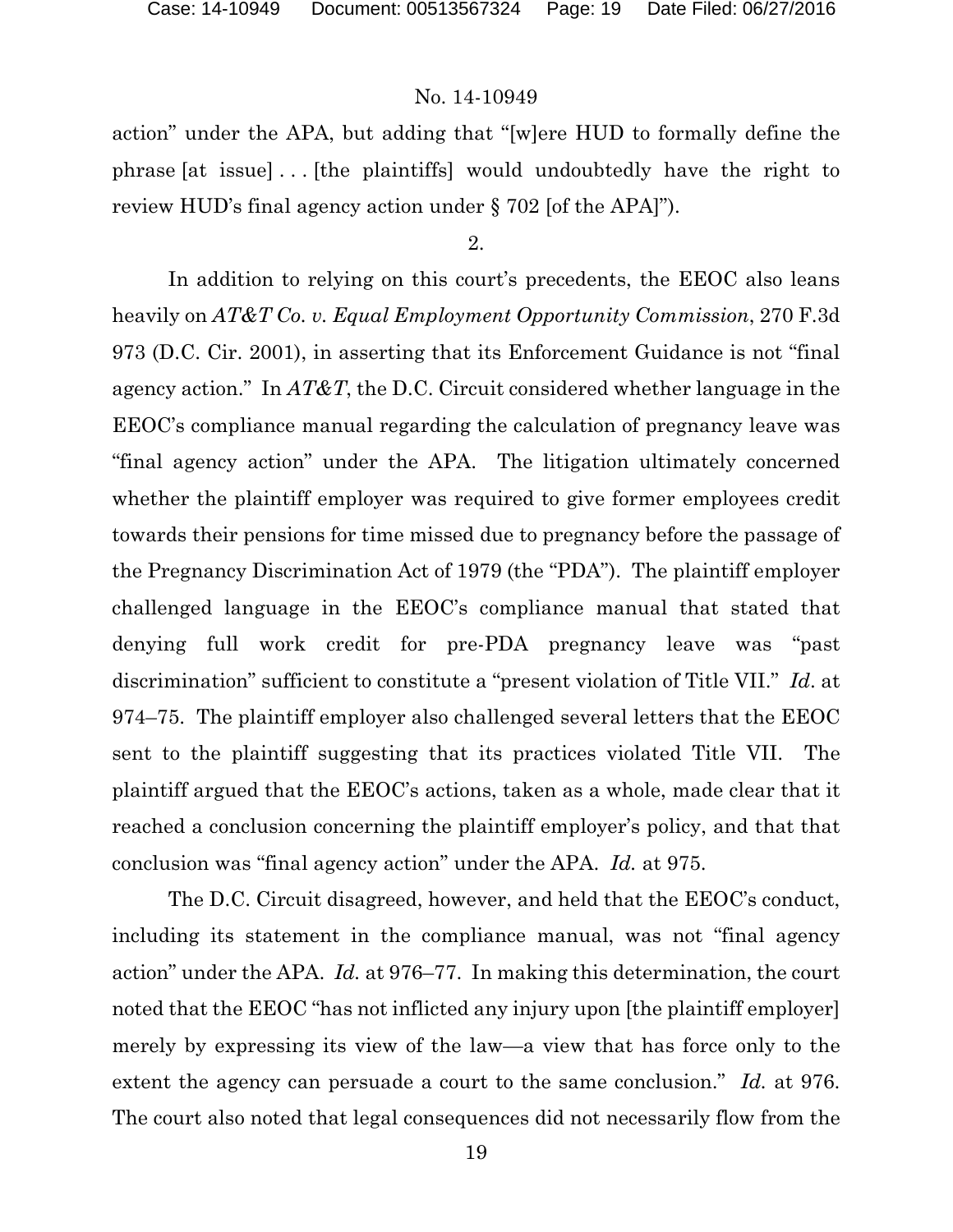l

## No. 14-10949

EEOC's actions because "the EEOC is not bound to sue [the plaintiff employer]," and because the compliance manual "does not say whether, how, against which companies, or under what circumstances the Commission will act upon [its] view." *Id*.

The EEOC contends that, like the compliance manual in *AT&T*, Enforcement Guidance is not "final agency action" because it has the force of law only to the extent that a court presiding over any enforcement action agrees with it. In dwelling on this point, however, the EEOC evades the obvious differences. Most notably here, the Enforcement Guidance purports to bind the agency itself. Indeed, the D.C. Circuit recognized in *AT&T* that, had the policy guidance at issue in that case intended to bind EEOC staff in their official conduct, instead of merely expressing the agency's views with respect to employers' actions, the Court would likely have reached a different conclusion:

Although there are . . . particular circumstances in which an agency's taking a legal position itself inflicts injury or forces a party to change its behavior, such that taking that position may be deemed final agency action, . . . this is not such a case. . . . *Unlike the EPA Guidance at issue in* Appalachian Power*, the EEOC Compliance Manual [at issue in* AT&T*] does not affect the regulated community. Whereas "EPA officials in the field [were] bound to apply" the EPA Guidance . . . the EEOC is not bound to sue AT&T.*

*AT&T*, 270 F.3d at 975–76 (emphasis added) (internal citations omitted).

The policy guidance in *AT&T* provided little to no insight concerning what the EEOC *itself* was obligated to do as a result of the agency's expressed viewpoint. In contrast, the Guidance here provides an exhaustive procedural framework for EEOC officials to follow.[8](#page-19-0) As explained *supra* Part III.A, by

<span id="page-19-0"></span><sup>8</sup> Whereas the policy statement in AT&T consisted of little more than a fleeting sentence and imposed no obligations on EEOC staff, the Enforcement Guidance, which is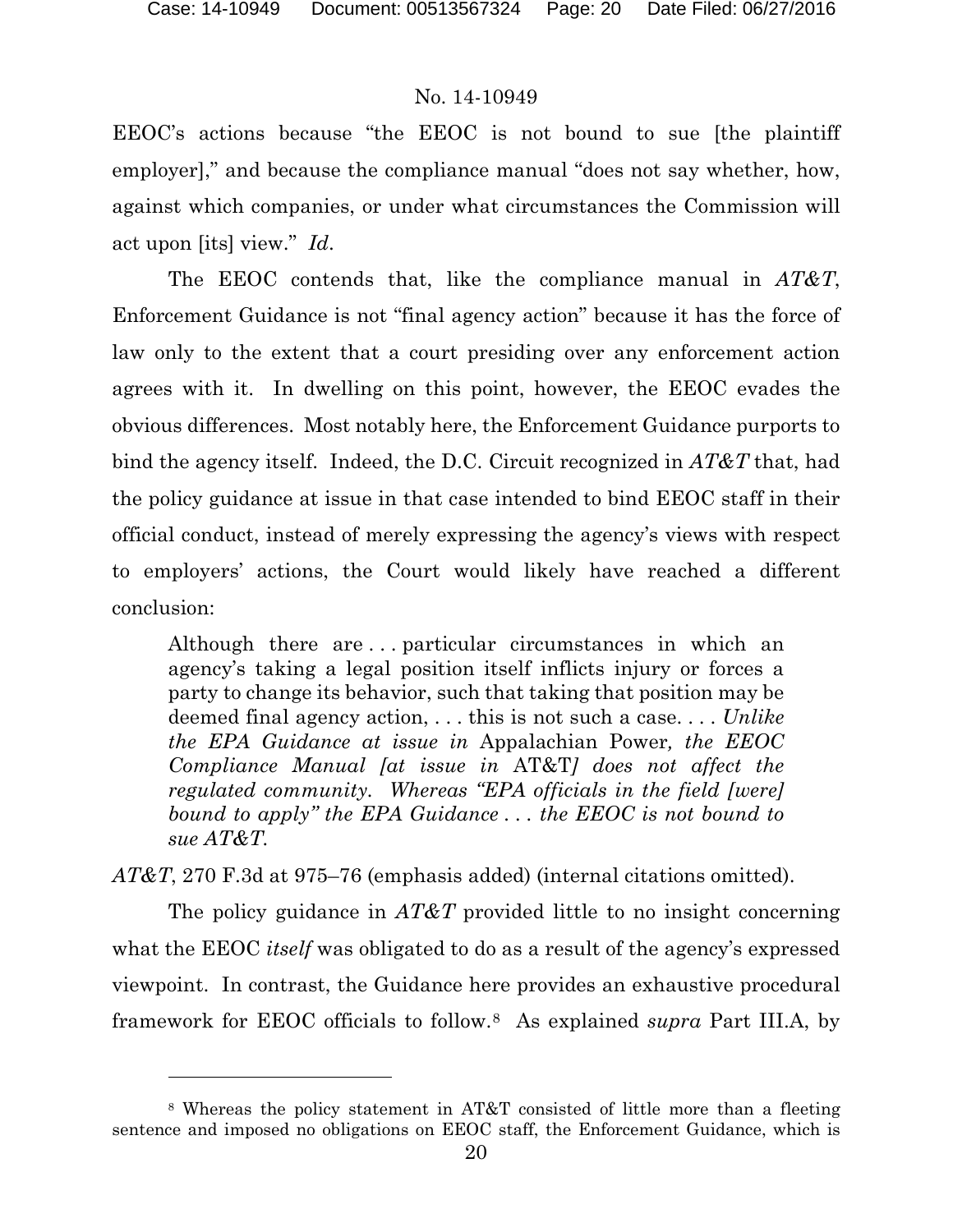l

### No. 14-10949

binding itself to the Guidance's standards and directives, the EEOC has assured employers nation-wide, public and private, that, so long as they conform their conduct to the Guidance's "safe harbor" requirements, they will not be deemed to be in violation of Title VII by EEOC investigators. Thus, they will avoid referral to the U.S. Attorney General for prosecution. This, in turn, guarantees employers that they will not face an ultimate finding of monetary or injunctive liability as a result of a government enforcement action.

For this reason, the EEOC errs in relying on *AT&T* to suggest that agency actions are "final" under the APA only when federal courts are later bound to give deference to the agency's interpretation of the statute at issue. Of course, such a method is one way to show final agency action, but it is only one way. *See, e.g.*, *Hawkes Co.*, 136 S. Ct. at 1815; *Frozen Food*, 351 U.S. at 44–45. It is also sufficient that the Enforcement Guidance has the immediate effect of altering the rights and obligations of the "regulated community" (i.e., virtually all state and private employers) by offering them a detailed and conclusive means to avoid an adverse EEOC finding, and, by extension, agency referral and a government-backed enforcement action.

### C.

Finally, we address the major prop of the EEOC's argument: because the EEOC has only investigatory authority over state employers, no action that the EEOC might take with respect to state employers can be "final" for the purposes of review under the APA. Implicit in this argument is the clear suggestion that, although EEOC investigations undoubtedly subject employers to practical harms, no "legal consequences" sufficient to invoke APA

over fifty pages in length, routinely uses mandatory language to convey the conduct expected of both EEOC staff and employers.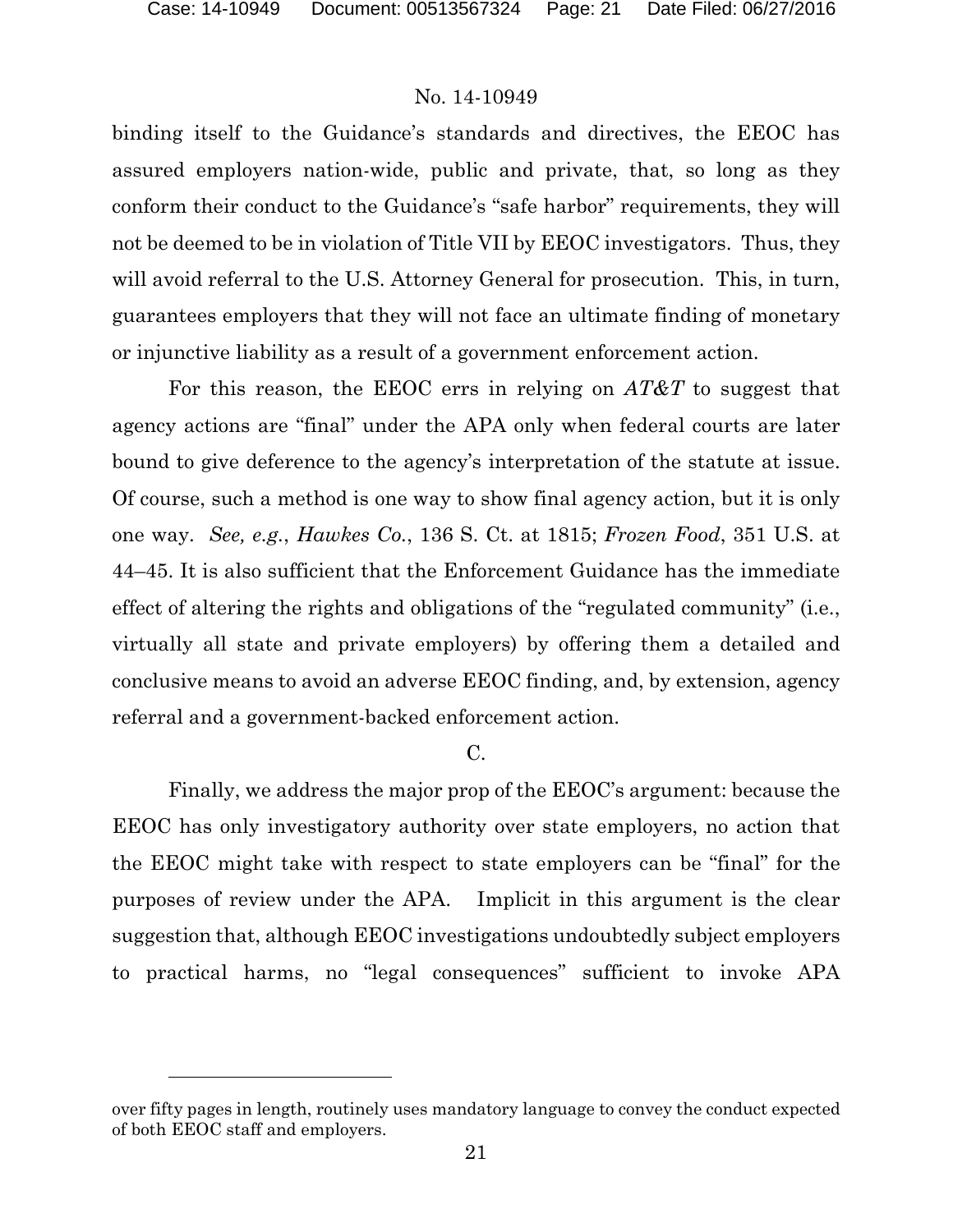jurisdiction flow from the mere initiation of an investigation into an employer's hiring practices.

We can certainly agree that an agency's decision to investigate a specific regulated entity, including the issuance of subpoenas related to that investigation, normally does not constitute "final agency action." *See Jobs, Training, and Servs., Inc. v. E. Tex. Council of Gov'ts*, 50 F.3d 1318, 1324 (5th Cir. 1995) (citing *Veldhoen v. U.S. Coast Guard*, 35 F.3d 222, 225 (5th Cir. 1994)). Texas is not, however, simply challenging the prospect of an investigation by the EEOC. Instead, it is challenging the Enforcement Guidance itself, which represents the legal standards that the EEOC applies when deciding when and how to conduct such an investigation, and what practices may require charges. The Guidance is an agency determination in its final form and is applicable to all employers nation-wide; it is not an intermediate step in a specific enforcement action that may or may not lead to concrete injury. Indeed, when previously concluding that the threat of agency investigation is not a "legal consequence," this court has relied heavily on the notion that such an investigation is merely an initial, relatively inconsequential step towards a definitive declaration of the petitioner's legal rights and obligations regarding the dispute that prompted the investigation. *See Stockman v. Fed. Election Comm'n*, 138 F.3d 144, 155 (5th Cir. 1998) (citing *Veldhoen*, 35 F.3d at 226). When, as here, the agency action being challenged is the promulgation of agency rules that mandate such investigations across the entire regulated community, and provide a specific, detailed "safe harbor" practice by which the regulated community may avoid adverse agency findings and eventual DOJ-led prosecution, the agency has already acted definitively by altering both its own obligations and the rights of the regulated entities it oversees.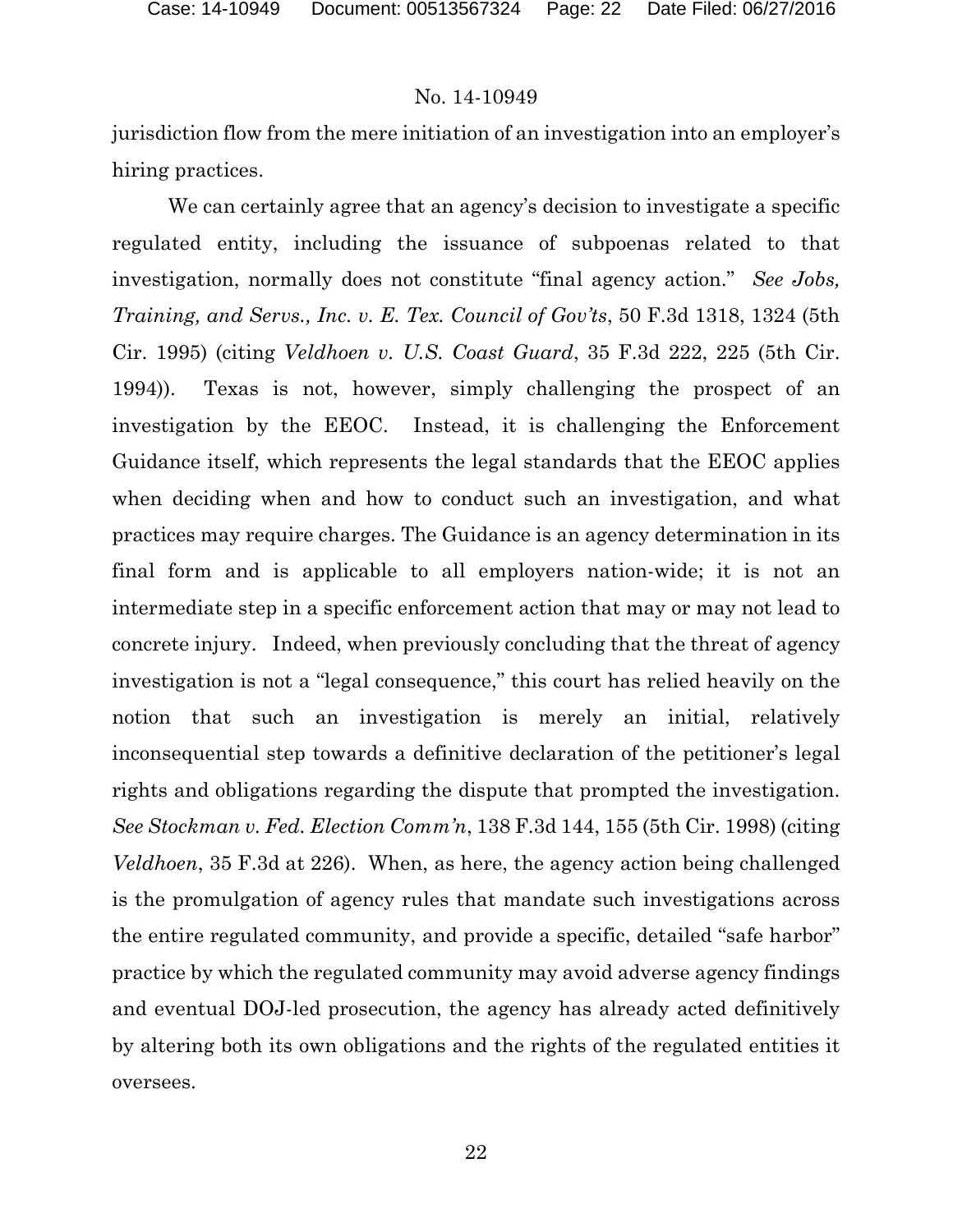## No. 14-10949

### D.

We repeat ourselves to say that, in publishing the Enforcement Guidance at issue, the EEOC has enacted a policy statement couched in mandatory language that is intended to apply to all employers. At no point in this litigation has the EEOC contended that it does not intend to follow the Guidance to its full extent when carrying out its official duties. By nevertheless arguing that the Guidance cannot be reviewed, the EEOC exploits the limitations of its enforcement authority, while denying that state agencies will face legal consequences should they fail to follow the Enforcement Guidance's directives.

The EEOC's Guidance may well be a valid exercise of its authority. That conclusion has yet to be determined. To wholly deny judicial review, however, would be to ignore the presumption of reviewability, and to disregard the Supreme Court's instruction that courts should adopt a pragmatic approach for the purposes of determining reviewability under the APA. *Abbott Labs.*, 387 U.S. at 140 (stating that there is a presumption that judicial review is available to one wronged by agency action); *see also id.* at 149. Accordingly, we find that the Guidance is "final agency action" for the purposes of the APA.[9](#page-22-0)

<span id="page-22-0"></span><sup>9</sup> Having determined that the Guidance is "final agency action" under the APA, it follows naturally that Texas's APA claim is ripe for review. *See Jobs, Training & Servs*., 50 F.3d at 1325 (asserting that the ripeness doctrine overlaps with the finality requirement); *see also John Doe, Inc. v. Drug Enforcement Agency*, 484 F.3d 561, 567 (D.C. Cir. 2007) ("Finality, ripeness, and exhaustion of administrative remedies are related, overlapping doctrines that are analytically but not categorically distinct."). Texas's challenge to the EEOC Guidance is a purely legal one, and as such it is unnecessary to wait for further factual development before rendering a decision. *See Roark & Hardee LP v. City of Austin*, 522 F.3d 533, 545 (5th Cir. 2008). Furthermore, Texas faces significant hardships should the court decline to consider its claims. Taking Texas's allegations as true, it must change its hiring practices to ensure compliance with the Guidance, or face the numerous adverse effects already set forth.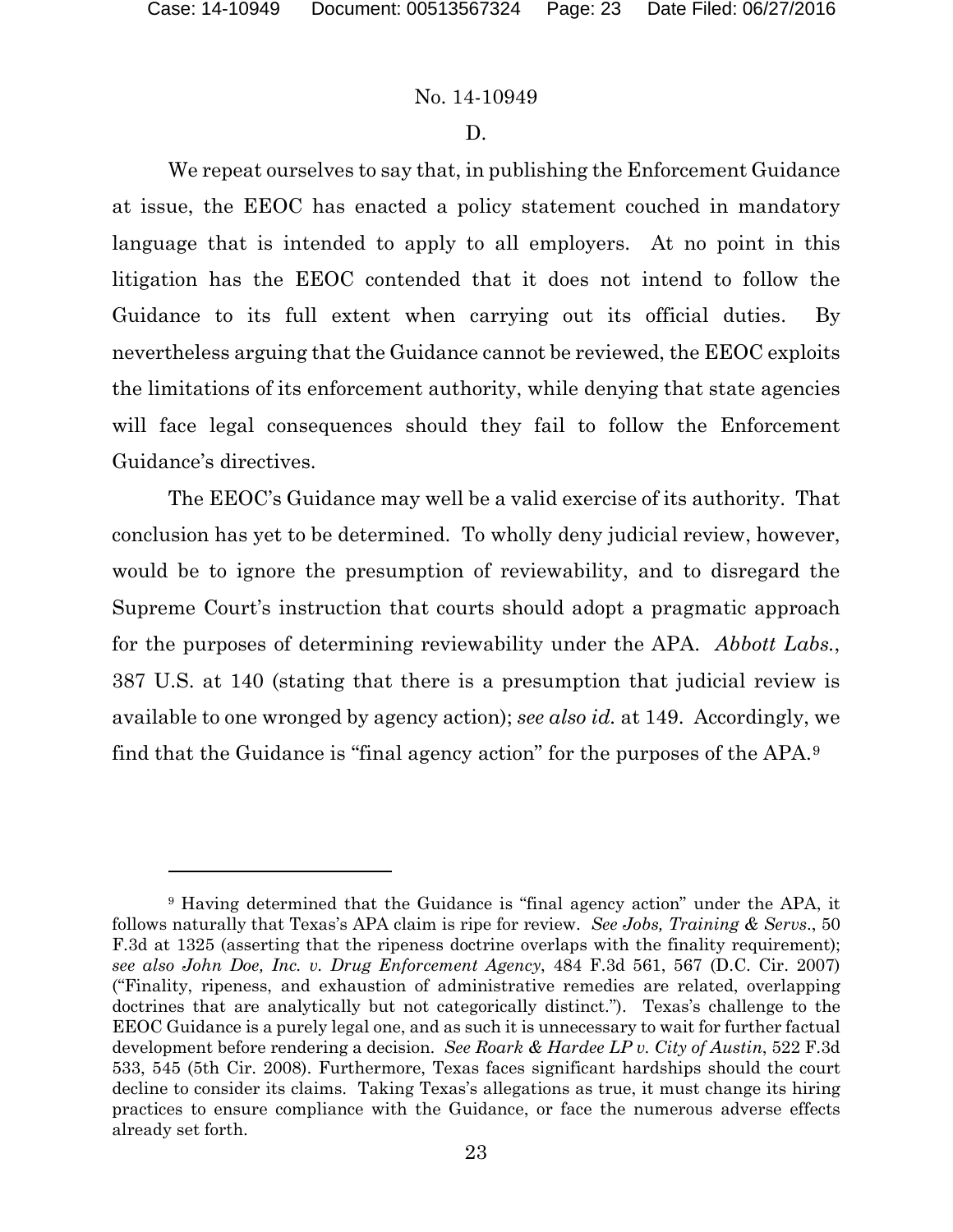## IV.

To conclude, the district court erred in dismissing this action on justiciability and subject matter jurisdiction grounds. The district court's judgment is therefore REVERSED, and this action is REMANDED to the district court for further proceedings not inconsistent with this opinion.

REVERSED and REMANDED.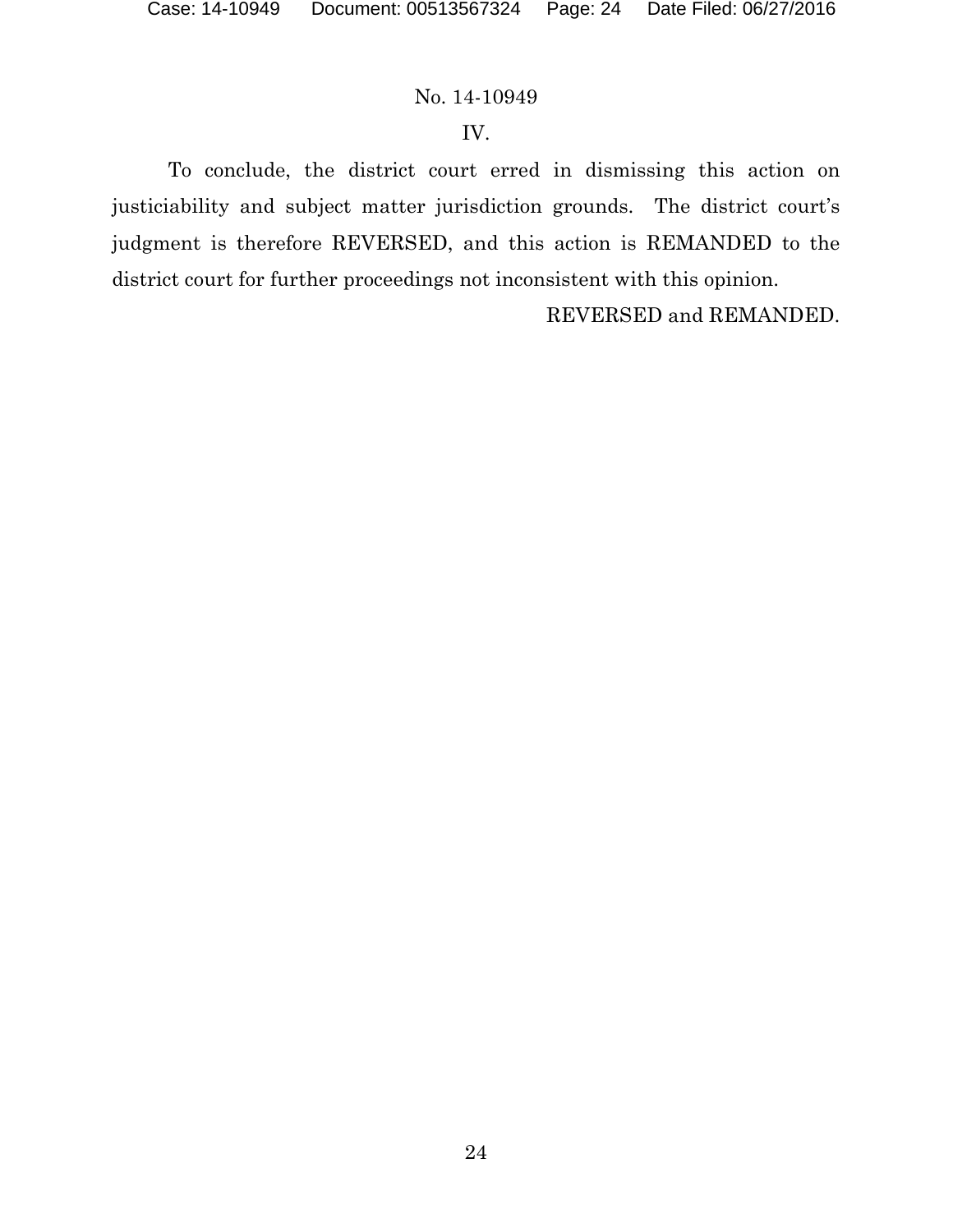### PATRICK E. HIGGINBOTHAM, Circuit Judge, dissenting:

I am not persuaded that this controversy meets Article III's demand of ripeness, injury, and adversarial engagement. Nor am I persuaded that we have been called upon to review an action of the EEOC with sufficient finality to support our jurisdiction. Texas seeks to challenge an EEOC "Enforcement Guidance" document that the EEOC cannot enforce against it. This description should be enough to resolve this case. I must dissent.

#### I.

On April 25, 2012, the EEOC issued the "Enforcement Guidance on the Consideration of Arrest and Conviction Records in Employment Decisions Under Title VII of the Civil Rights Act of 1964." The Guidance sets forth the EEOC's legal position that "[a]n employer's use of an individual's criminal history in making employment decisions may, in some instances, violate the prohibition against employment discrimination under Title VII of the Civil Rights Act of 1964." The Guidance's principal observation is that blanket bans on hiring individuals with criminal records—or "criminal record exclusions" have a disparate impact on minorities. As the majority recounts, the Guidance thus warns that blanket "criminal record exclusions" may violate Title VII unless they are "job related and consistent with business necessity."

On November 4, 2013, the State of Texas filed a complaint seeking "[a] declaratory judgment holding unlawful and setting aside" the Guidance; and "[a] declaration and injunction that" the Department of Justice—the sole government body that can sue a state employer—"may not issue right-to-sue letters to persons seeking to sue the State of Texas or any of its constituent agencies or state officials based on the interpretation of Title VII that appears in" the Guidance. The EEOC moved to dismiss for lack of jurisdiction. The district court granted this motion, concluding that (1) Texas lacks standing to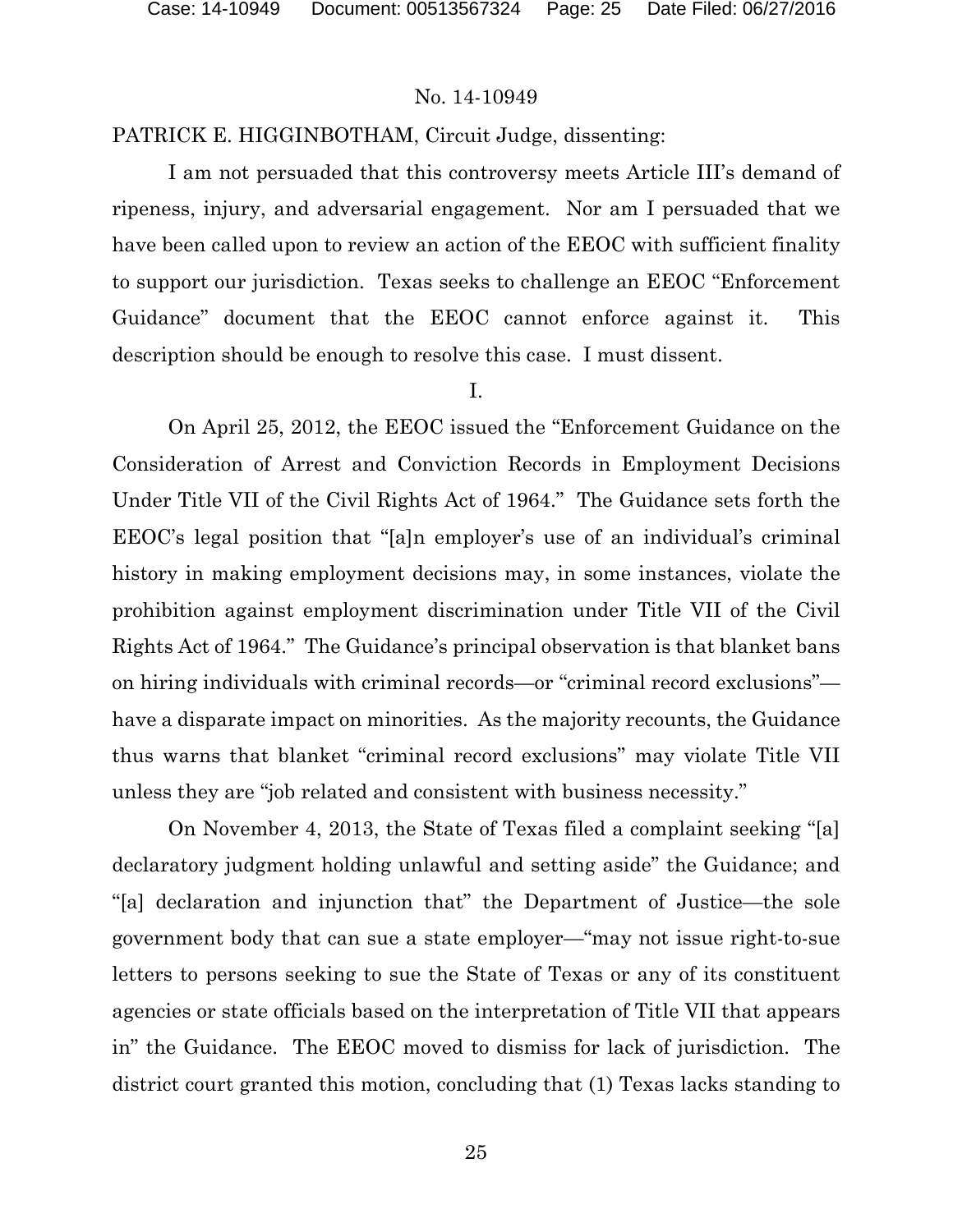challenge the Guidance; (2) the Guidance is not a "final agency action"; and (3) Texas's challenge to the Guidance is not ripe. Texas appealed to this Court.

## II.

This Court lacks subject-matter jurisdiction if Texas does not have standing to challenge the Guidance or if its challenge is not ripe. So, too, if the Guidance is not a "final agency action."<sup>[1](#page-25-0)</sup> Texas has the burden to establish that all three of these distinct but complementary requirements have been satisfied.[2](#page-25-1) 

### A.

The history of Title VII and the creation of the EEOC provides critical context for this case. Congress enacted Title VII of the Civil Rights Act of 1964 to prohibit employers from "fail[ing] or refus[ing] to hire . . . any individual . . . because of . . . race, color, religion, sex, or national origin."[3](#page-25-2) The Act "created . . . the Equal Employment Opportunity Commission," headed by five commissioners, who are "appointed by the President by and with the advice and consent of the Senate" and "not more than three of whom shall be members of the same political party."[4](#page-25-3) The EEOC's original powers of enforcement did not include the power to sue. On the contrary, the Commission was allowed only to "make an investigation of" charges of discrimination and use informal methods of "conference, conciliation, and persuasion" to bring employers into compliance.[5](#page-25-4) If these efforts failed, the Act authorized private suits "by the person claiming to be aggrieved,"[6](#page-25-5) but not by the EEOC.

<sup>1</sup> *See Qureshi v. Holder*, 663 F.3d 778, 781 (5th Cir. 2011).

<sup>2</sup> *See, e.g.*, *Choice Inc. of Tex. v. Greenstein*, 691 F.3d 710, 714 (5th Cir. 2012).

<span id="page-25-5"></span><span id="page-25-4"></span><span id="page-25-3"></span><span id="page-25-2"></span><span id="page-25-1"></span><span id="page-25-0"></span><sup>3</sup> Civil Rights Act of 1964, Pub. L. No. 88-352, tit. VII, 78 Stat. 253, 255 (codified as amended at 42 U.S.C. § 2000e-2(a)(1)).

<sup>4</sup> *Id*., 78 Stat. 258 (codified as amended at 42 U.S.C. § 2000e-4(a)).

<sup>5</sup> *Id*., 78 Stat. 258-59 (codified as amended at 42 U.S.C. § 2000e-5(b)).

 $6$  *Id.*, 78 Stat. 260 (codified as amended at 42 U.S.C. § 2000e-5(f)(1)).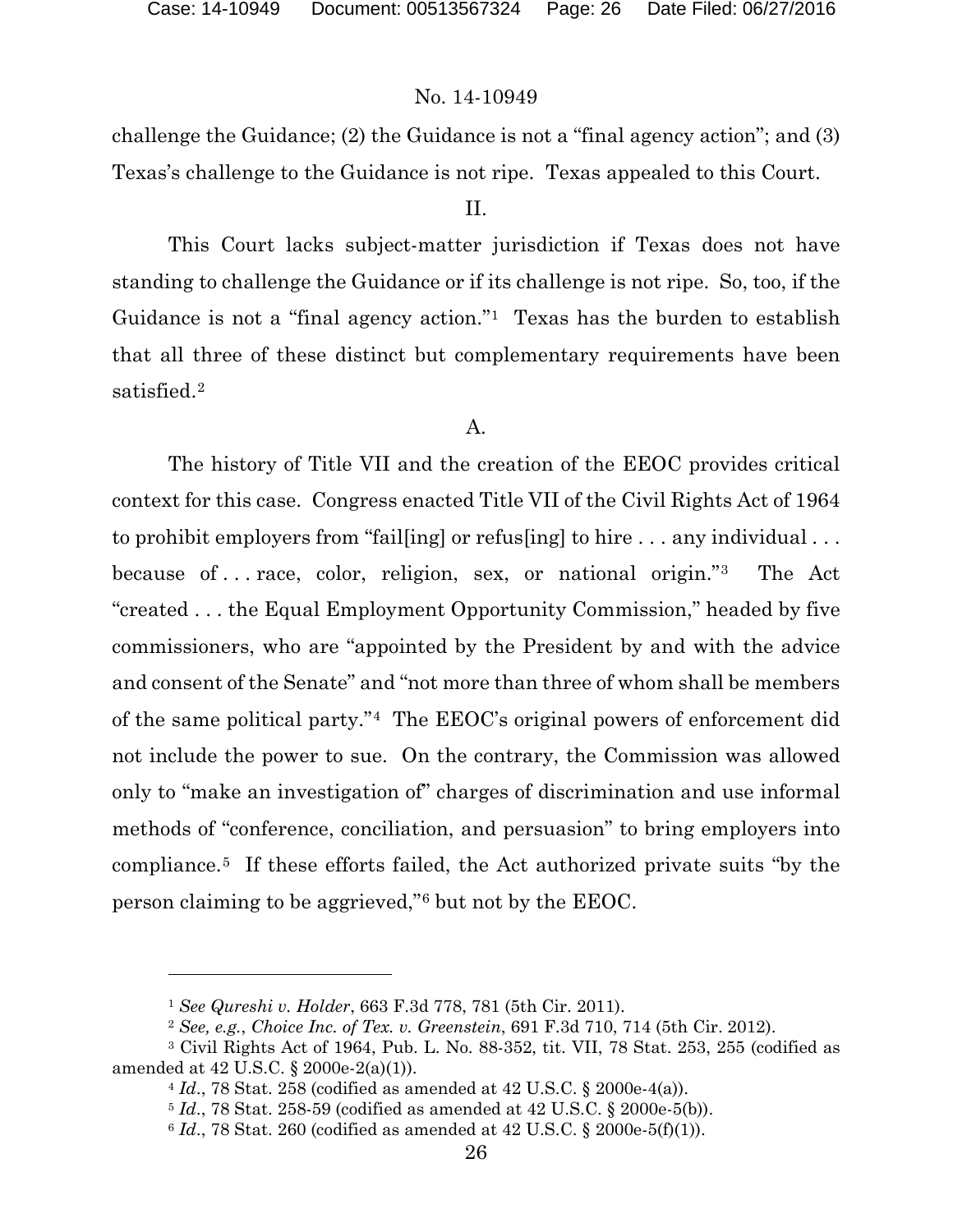Congress, however, did authorize the Attorney General to file suit upon "reasonable cause to believe that any person or group of persons is engaged in a pattern or practice of resistance to the full enjoyment of any of the rights secured by [Title VII]."[7](#page-26-0) In enacting this provision, Congress intended to "provide the government with a swift and effective weapon to vindicate the broad public interest in eliminating unlawful practices, at a level which may or may not address the grievances of particular individuals."[8](#page-26-1) Between 1964 and 1972, the Attorney General filed numerous pattern or practice suits pursuant to this authority.[9](#page-26-2) Yet over those eight years, "Congress became convinced . . . that the 'failure to grant the EEOC meaningful enforcement powers [had proved] to be a major flaw in the operation of Title VII.'"[10](#page-26-3) In 1972, Congress gave the EEOC the power to bring two types of suits against private employers alleged to have violated Title VII.<sup>11</sup> First, "[i]f... the Commission [is] unable to secure from the respondent a conciliation agreement acceptable to the Commission, the Commission may bring a civil action against [the] respondent."[12](#page-26-5) And second, "[e]ffective two years after the date of enactment," Congress transferred the Attorney General's power to bring pattern or practice suits to the EEOC.[13](#page-26-6)

Notably, Congress *did not* give the EEOC the power to sue state agencies or employers. Rather, "[i]n the case of a respondent which is a government,

<sup>7</sup> *Id*., 78 Stat. 261 (codified as amended at 42 U.S.C. § 2000e-6(a)).

<sup>8</sup> *United States v. Allegheny-Ludlum Indus., Inc.*, 517 F.2d 826, 843 (5th Cir. 1975).

<span id="page-26-2"></span><span id="page-26-1"></span><span id="page-26-0"></span><sup>9</sup> 118 Cong. Rec. 4080 (1972) (remarks of Sen. Williams); *cf., e.g.*, *United States v. Jacksonville Terminal Co.*, 451 F.2d 418 (5th Cir. 1971); *United States ex rel. Clark v. Dillon Supply Co.*, 429 F.2d 800 (4th Cir. 1970).

<span id="page-26-3"></span><sup>10</sup> *Gen. Tel. Co. of the Nw. v. EEOC*, 446 U.S. 318, 325 (1980) (quoting S. Rep. No. 92- 415, at 4 (1971)).

<sup>11</sup> *Id.* at 325-26.

<span id="page-26-6"></span><span id="page-26-5"></span><span id="page-26-4"></span> $12$  Equal Employment Opportunity Act of 1972, Pub. L. No. 92-261, 86 Stat. 103, 105 (codified as amended at  $42$  U.S.C.  $\S$  2000e-5(f)(1)).

<sup>13</sup> *Id*., 86 Stat. 107 (codified as amended at 42 U.S.C. § 2000e-6(c)).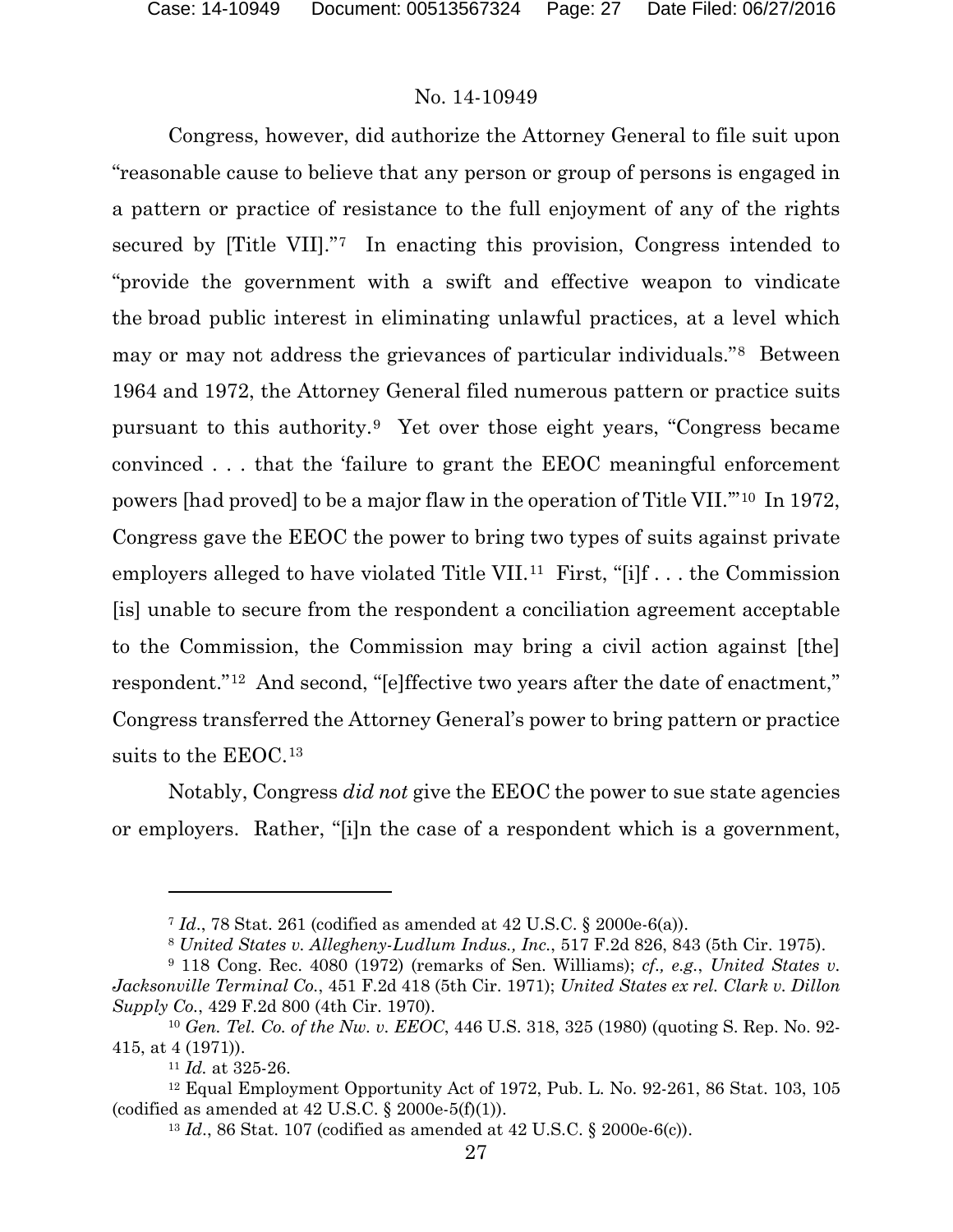### No. 14-10949

governmental agency, or political subdivision, if the Commission has been unable to secure from the respondent a conciliation agreement acceptable to the Commission, the Commission shall take no further action and shall refer the case to the Attorney General who may bring a civil action against such respondent in the appropriate United States district court."[14](#page-27-0) Although this considered judgment by Congress does not resolve all of the issues presented here, the allocution of authority between the Attorney General and the EEOC speaks directly to the Article III questions of standing and ripeness, as well as the finality of the Guidance. Any challenge to the employment practices of a state employer can proceed only upon decision of the Attorney General, not the EEOC. This not only underscores the lack of a concrete controversy between the State of Texas and the EEOC, but also accents the reality that this case touches on sensitive political decisions bearing on the essence of dual sovereignty. In service of this fault line of shared sovereignty, Congress confined the power to sue states for violations of Title VII to a Cabinet-level member of the incumbent administration, a delicate call upon its powers under the Commerce Clause and Section 5 of the Fourteenth Amendment.[15](#page-27-1) This structure must signify in our analysis.

B.

Turning first to Article III, the want of an adversarial engagement here is palpable. "Under Article III, § 2, of the Constitution, the federal courts have jurisdiction over this dispute between appellant[] and appellee[] only if it is a 'case' or 'controversy.' This is a 'bedrock requirement.'"[16](#page-27-2) Indeed, "[n]o

<sup>14</sup> *Id.*, 86 Stat. 105 (codified as amended at 42 U.S.C. § 2000e-5(f)(1)).

<span id="page-27-1"></span><span id="page-27-0"></span><sup>15</sup> *See* S. Rep. No. 92-415, at 25 ("This enforcement scheme provides the necessary power to achieve results without the needless friction that might be created by a Federal executive agency issuing orders to sovereign States and their localities.").

<span id="page-27-2"></span><sup>16</sup> *Raines v. Byrd*, 521 U.S. 811, 818 (1997) (quoting *Valley Forge Christian Coll. v. Ams. United for Separation of Church & State, Inc.*, 454 U.S. 464, 471 (1982)).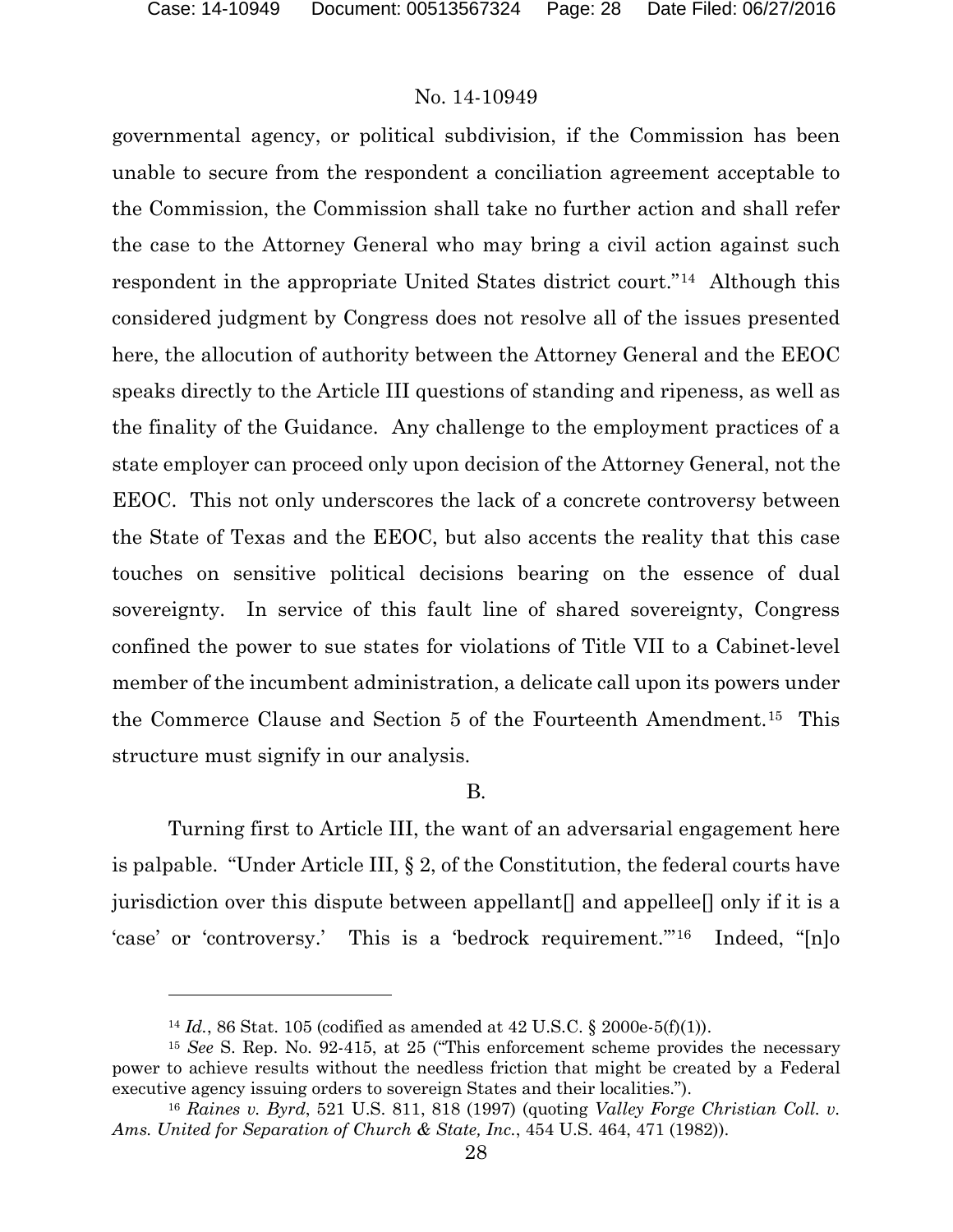principle is more fundamental to the judiciary's proper role in our system of government than the constitutional limitation of federal-court jurisdiction to actual cases or controversies."[17](#page-28-0) This principle finds expression in the intertwined doctrines of standing and ripeness. Both require dismissal in this case.

"[T]he 'irreducible constitutional minimum' of standing consists of three elements. The plaintiff must have (1) suffered an injury in fact, (2) that is fairly traceable to the challenged conduct of the defendant, and (3) that is likely to be redressed by a favorable judicial decision."[18](#page-28-1) While the Guidance is a cloud on the political horizon, it inflicts no injury upon Texas. The majority concludes otherwise because Texas is the "object" of the EEOC's action.[19](#page-28-2) But that assertion cannot be sustained. There is no doubt that the EEOC would prefer that Texas follow the Guidance, but it lacks the authority to bring a suit enforcing that preference.<sup>[20](#page-28-3)</sup> The EEOC may refer a case against Texas to the Attorney General, but the Attorney General has no obligation to adhere to the Guidance.<sup>21</sup> And if the Attorney General or a private citizen sues Texas, the Guidance is entitled to *Skidmore* deference,<sup>[22](#page-28-5)</sup> at best.<sup>[23](#page-28-6)</sup> Indeed, as Texas fully concedes, the EEOC does not have the authority to issue a binding

<sup>17</sup> *Id.* (quoting *Simon v. E. Ky. Welfare Rights Org.*, 426 U.S. 26, 37 (1976)).

<span id="page-28-1"></span><span id="page-28-0"></span><sup>18</sup> *Spokeo, Inc. v. Robins*, 136 S. Ct. 1540, 1547 (2016) (citation omitted) (quoting *Lujan v. Defs. of Wildlife*, 504 U.S. 555, 560 (1992)).

<sup>19</sup> *See Lujan*, 504 U.S. at 561-62.

<sup>20</sup> *See* 42 U.S.C. § 2000e-5(f)(1).

<span id="page-28-4"></span><span id="page-28-3"></span><span id="page-28-2"></span><sup>21</sup> *See id.* ("In the case of a respondent which is a government, governmental agency, or political subdivision, if the Commission has been unable to secure from the respondent a conciliation agreement acceptable to the Commission, the Commission shall take no further action and shall refer the case to the Attorney General who *may* bring a civil action against such respondent in the appropriate United States district court." (emphasis added)).

<sup>22</sup> *See Nat'l R.R. Passenger Corp. v. Morgan*, 536 U.S. 101, 110 n.6 (2002).

<span id="page-28-6"></span><span id="page-28-5"></span><sup>23</sup> *Cf. Univ. of Tex. Sw. Med. Ctr. v. Nassar*, 133 S. Ct. 2517, 2533-34 (2013) (concluding that the EEOC's view was not entitled to any deference).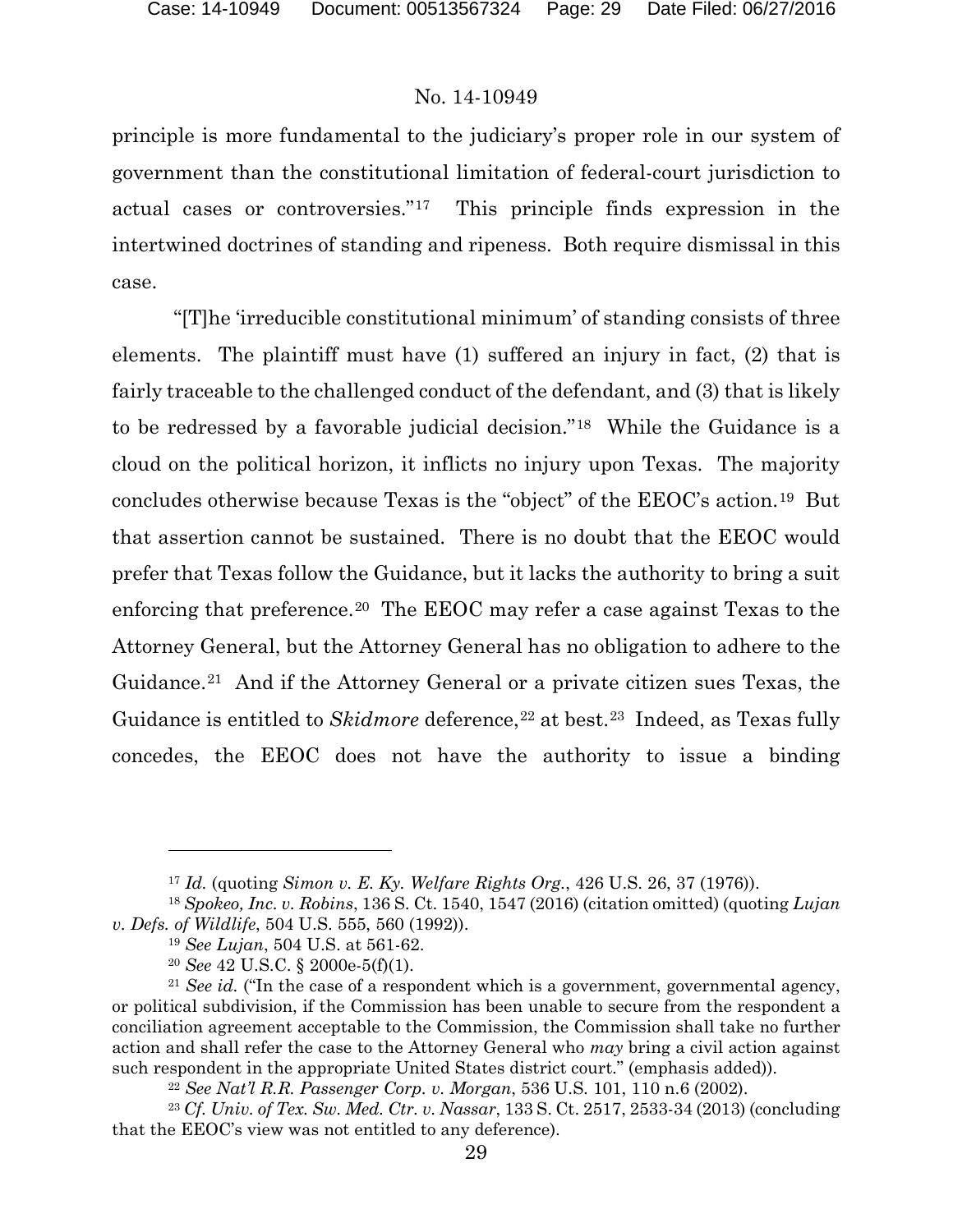interpretation of Title VII.[24](#page-29-0) As a result, Texas's reliance on cases involving preemption is misplaced. The Guidance is not a substantive regulation—it can neither dictate the outcome of a Title VII action nor preempt state law.

The facts here are also distinguishable from this Court's recent decision in *Texas v. United States*.[25](#page-29-1) In *Texas v. United States*, a divided panel of this Court concluded that Texas had standing because it faced a "forced choice between incurring costs and changing its laws."[26](#page-29-2) Texas faces here no such choice—there is no financial penalty if it declines to change its hiring policies beyond the expense of a court proceeding, an expense it has elected to incur. In sum, Texas is left with the argument that the EEOC has injured it by expressing its view of the law. As the D.C. Circuit has observed, "an injury typically is not caused when an agency merely expresses its view of what the law requires of a party, even if that view is adverse to the party."<sup>27</sup> This is the "typical[]" case.

### C.

Texas's challenge is also not ripe. At least since *Abbott Laboratories v. Gardner*, the Supreme Court has recognized that a party may raise a pre-enforcement challenge to an agency action.<sup>[28](#page-29-4)</sup> "That being said, preenforcement review is still subject to the constraints of the ripeness test."[29](#page-29-5) "In deciding whether an agency's decision is, or is not, ripe for judicial review, the Court has examined both the 'fitness of the issues for judicial decision' and the

<sup>24</sup> See Texas's First Amended Complaint at 3 (citing 42 U.S.C. § 2000e-12(a)).

<span id="page-29-2"></span><span id="page-29-1"></span><span id="page-29-0"></span><sup>25</sup> 787 F.3d 733 (5th Cir. 2015), *aff'd by an equally divided court*, --- S. Ct. ----, 2016 WL 3434401 (U.S. June 23, 2016).

<sup>26</sup> *Id.* at 749.

<sup>27</sup> *See AT&T Co. v. EEOC*, 270 F.3d 973, 975 (D.C. Cir. 2001).

<sup>28</sup> 387 U.S. 136 (1967).

<span id="page-29-5"></span><span id="page-29-4"></span><span id="page-29-3"></span><sup>29</sup> *Tex. Indep. Producers & Royalty Owners Ass'n v. EPA*, 413 F.3d 479, 482 (5th Cir. 2005).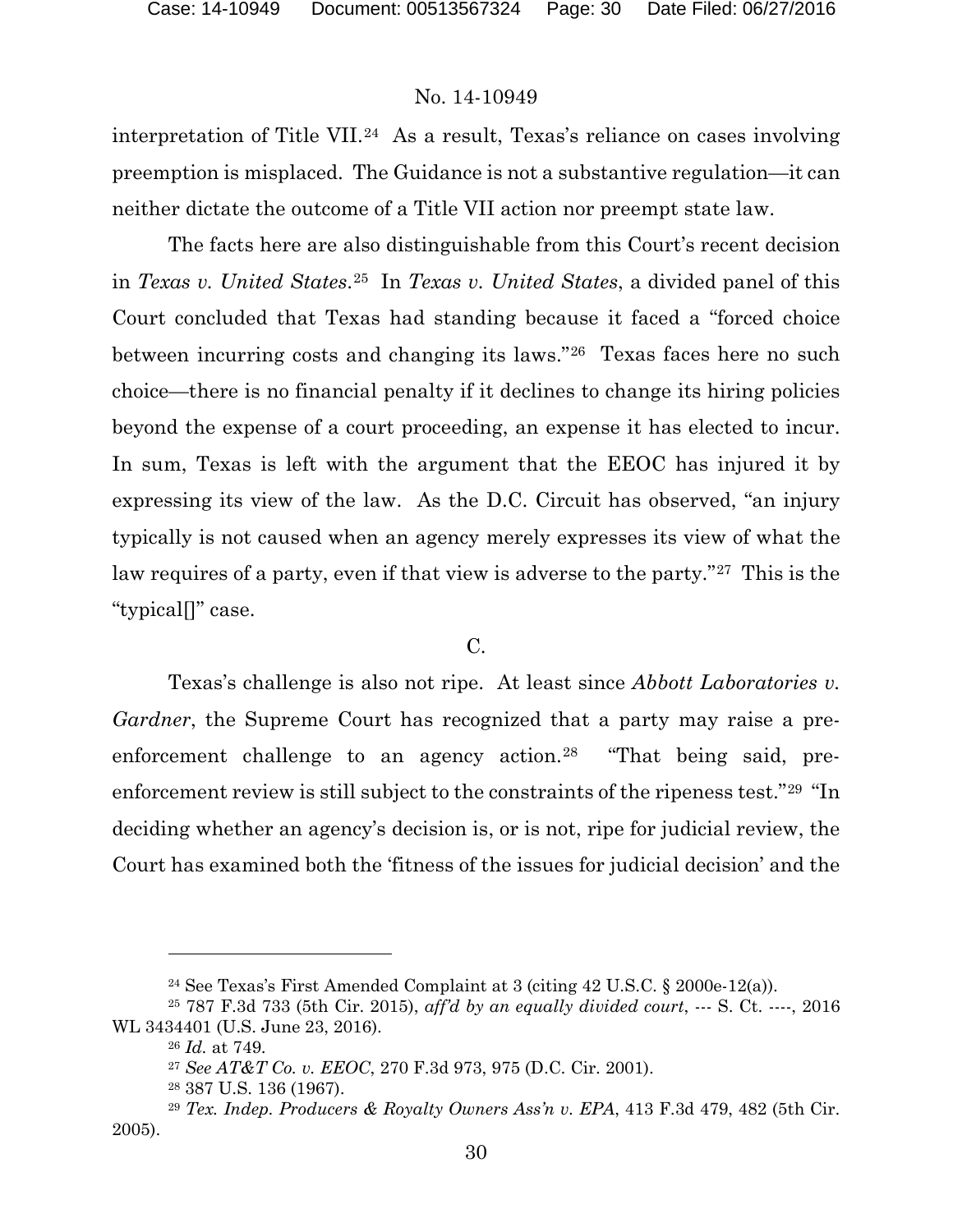'hardship to the parties of withholding court consideration.'"[30](#page-30-0) Generally, a challenge is fit for judicial decision if it "presents an issue that is 'purely legal, and will not be clarified by further factual development."<sup>[31](#page-30-1)</sup> That the issues here would be significantly aided "by further factual development" is an understatement. Texas has raised an abstract challenge that is unmoored from a specific "criminal record exclusion," or even a class of "criminal record exclusions." To be sure, Texas sprinkles some facts into its briefing, but only to illustrate the alleged absurdity of the EEOC's position—not to demonstrate that a particular "criminal conduct exclusion" complies with Title VII. Such a theoretical challenge is not fit for judicial decision. Indeed, the Supreme Court has repeatedly warned that "[d]etermination of the scope . . . of legislation in advance of its immediate adverse effect in the context of a concrete case involves too remote and abstract an inquiry for the proper exercise of the judicial function."[32](#page-30-2)

Texas responds that the facts are irrelevant because "the whole point of this suit is that the [Guidance] is facially invalid — irrespective of the factual circumstances in which EEOC or DOJ might invoke it."[33](#page-30-3) That is, Texas argues that this Court need not consider a specific "criminal record exclusion" because "the EEOC does not have legal authority to regulate employers' refusals to hire felons."[34](#page-30-4) But the Guidance does not just address the disparate impact of the "blanket no felon-hiring policies" discussed in Texas's briefing—

<span id="page-30-0"></span><sup>30</sup> *Ohio Forestry Ass'n v. Sierra Club*, 523 U.S. 726, 733 (1998) (quoting *Abbott Labs.*, 387 U.S. at 149).

<span id="page-30-1"></span><sup>31</sup> *Susan B. Anthony List v. Driehaus*, 134 S. Ct. 2334, 2347 (2014) (quoting *Thomas v. Union Carbide Agric. Prods. Co.*, 473 U.S. 568, 581 (1985)); *see also Roark & Hardee L.P. v. City of Austin*, 522 F.3d 533, 546 (5th Cir. 2008).

<span id="page-30-4"></span><span id="page-30-3"></span><span id="page-30-2"></span><sup>32</sup> *Int'l Longshoremen's & Warehousemen's Union, Local 37 v. Boyd*, 347 U.S. 222, 224 (1954); *accord Texas v. United States*, 523 U.S. 296, 301 (1998); *Renne v. Geary*, 501 U.S. 312, 323 (1991).

<sup>33</sup> Texas's Opening Brief at 43-44. 34 Texas's Reply Brief at 19.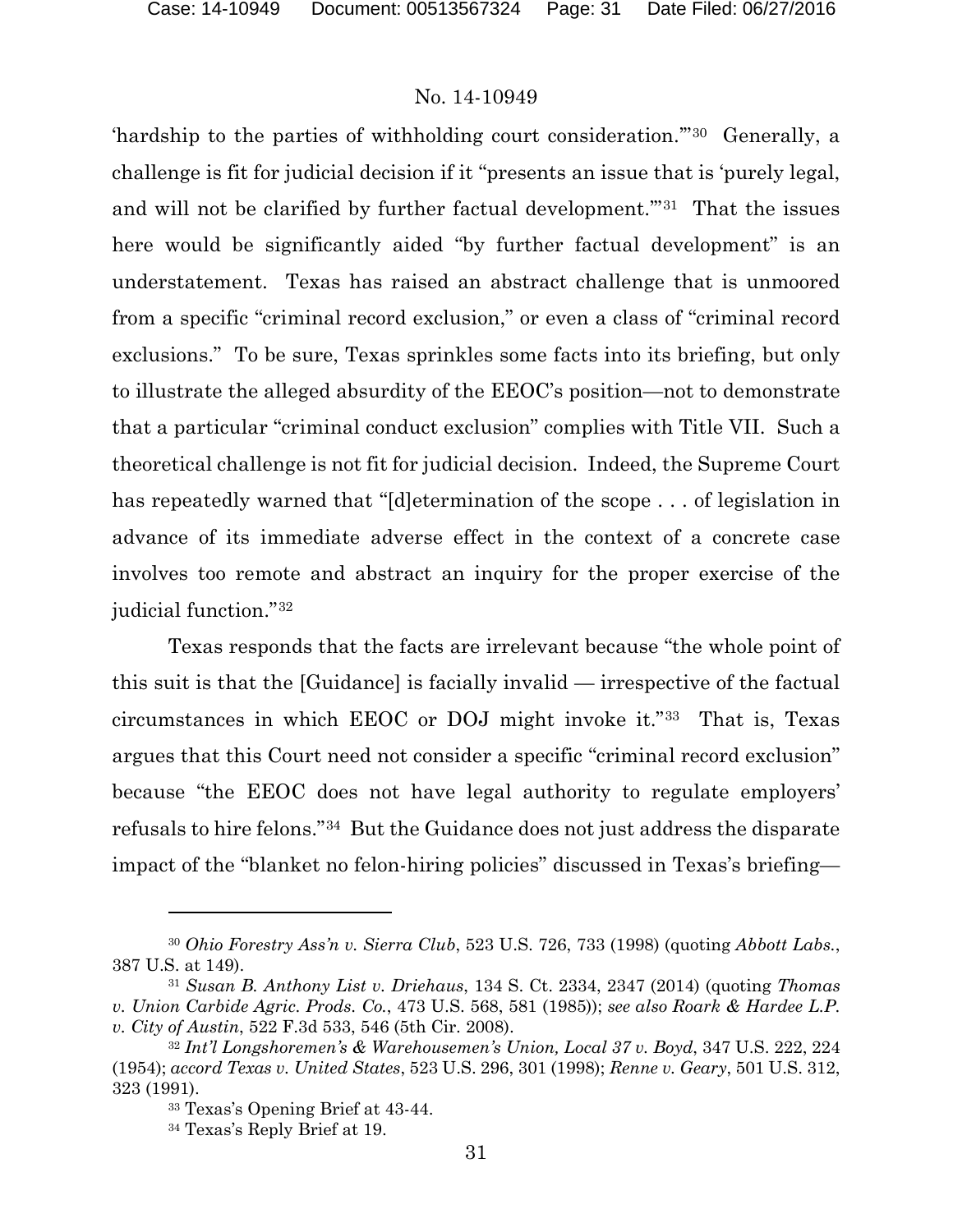it also covers a significant amount of less controversial terrain. The Guidance, for instance, contains an entire section about "Disparate Treatment Discrimination and Criminal Records." In this section, the Guidance explains that "there is Title VII disparate treatment liability where the evidence shows that a covered employer rejected an African American applicant based on his criminal record but hired a similarly situated White applicant with a comparable criminal record" and provides several clarifying examples. Unless Texas disagrees with this elementary legal proposition, it cannot seriously contend that the Guidance is invalid "irrespective of the factual circumstances in which EEOC or DOJ might invoke it." The validity of the Guidance must hinge on the specific circumstances in which it is deployed.

Moreover, the Supreme Court rejected an argument almost identical to the one raised here in a previous dispute between the State of Texas and the Federal Government. In *Texas v. United States*, Texas argued that its preenforcement challenge to the Voting Rights Act was fit for review because it "asked [the Court] to hold that under no circumstances" was the relevant conduct subject to the Act.[35](#page-31-0) The Supreme Court declined to accept this invitation, explaining that it did "not have sufficient confidence in [its] powers of imagination to affirm such a negative." The Court's reasoning is just as applicable here: "The operation of the statute is better grasped when viewed in light of a particular application."[36](#page-31-1) Regardless, Texas cannot show that it will suffer any hardship if this Court withholds adjudication.<sup>37</sup> The Guidance does not injure Texas in any way. If Texas is certain that its view of Title VII is

<sup>35</sup> 523 U.S. at 301.

<sup>36</sup> *Id.*

<span id="page-31-2"></span><span id="page-31-1"></span><span id="page-31-0"></span><sup>37</sup> *See Lopez v. City of Houston*, 617 F.3d 336, 342 (5th Cir. 2010) ("[E]ven where an issue presents purely legal questions, the plaintiff must show some hardship in order to establish ripeness." (alteration in original) (quoting *Cent. & S.W. Servs., Inc. v. EPA*, 220 F.3d 683, 690 (5th Cir. 2000))).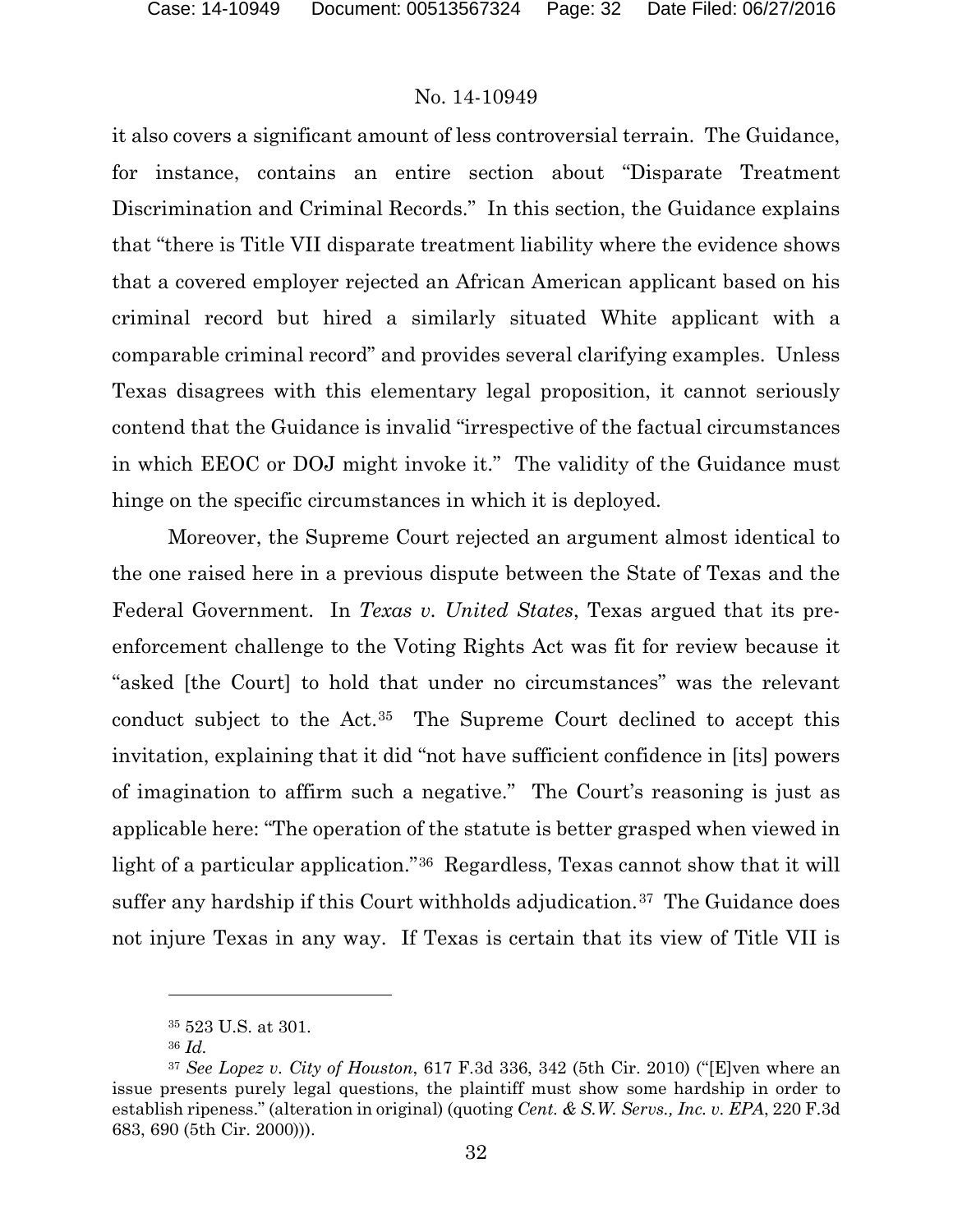correct, it faces no hardship in waiting for its day of vindication.

Texas's challenge is also not ripe for the independent reason that it is uncertain whether the Guidance will ever be enforced against it. Even assuming the EEOC intends to sue every private employer who does not comply with the Guidance, it can only *refer* a case against the State of Texas to the Attorney General. The possibility that the Attorney General may act on that referral—and because of the non-binding Guidance—is not enough to make Texas's challenge ripe. As the Supreme Court has oft-repeated, "[a] claim is not ripe for adjudication if it rests upon 'contingent future events that may not occur as anticipated, or indeed may not occur at all."<sup>[38](#page-32-0)</sup> In this respect, the facts of this case are far different from those of *Abbott Laboratories*, where the regulations under review had a "direct and immediate" impact on the plaintiffs and enforcement was a virtual certainty.[39](#page-32-1) Rather, this Court faces facts similar to those presented in one of its companion cases, *Toilet Goods Ass'n v. Gardner*.[40](#page-32-2) In *Toilet Goods*, the Court declined to review the challenged regulation because it "ha[d] no idea whether or when" it would be enforced.[41](#page-32-3) The Court explained that it "believe[d] that judicial appraisal [was] likely to stand on a much surer footing in the context of a specific application of this regulation than could be the case in the framework of the generalized challenge made here."[42](#page-32-4) This Court must abide by this seminal precedent.

<span id="page-32-0"></span><sup>38</sup> *Texas*, 523 U.S. at 300 (quoting *Thomas v. Union Carbide Agric. Prods. Co.*, 473 U.S. 568, 580-581, (1985)).

<span id="page-32-3"></span><span id="page-32-2"></span><span id="page-32-1"></span><sup>39</sup> 387 U.S. 136, 152-53 (1967); *see also Tex. Indep. Producers & Royalty Owners Ass'n v. EPA*, 413 F.3d 479, 482 (5th Cir. 2005) ("If there is *certainty* that the law will be enforced, then it is irrelevant that the law has yet to be enforced, unless the Government demonstrates that the statute itself specifically demonstrates that Congress has prohibited preenforcement review." (emphasis added) (citing *Abbott Labs.*, 387 U.S. at 141)).

<sup>40</sup> 387 U.S. 158 (1967).

<sup>41</sup> *Id.* at 163; *see also Texas*, 523 U.S. at 300.

<span id="page-32-4"></span><sup>42</sup> *Toilet Goods*, 387 U.S. at 164.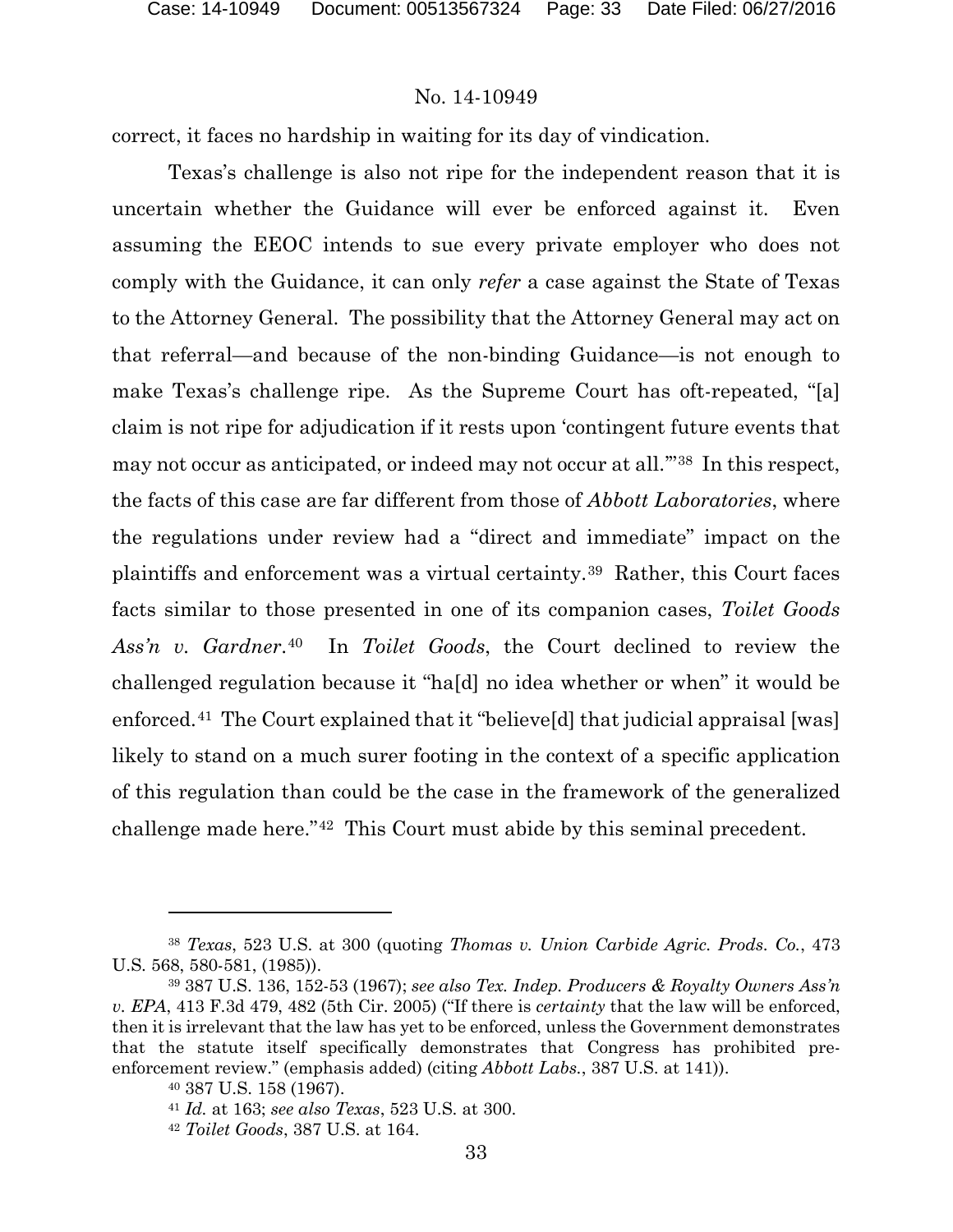### No. 14-10949

### D.

Apart from these two constitutional hurdles, I am not persuaded that the Guidance is a "final agency action." "As a general matter, two conditions must be satisfied for agency action to be 'final': First, the action must mark the 'consummation' of the agency's decisionmaking process—it must not be of a merely tentative or interlocutory nature."[43](#page-33-0) "And second, the action must be one by which 'rights or obligations have been determined,' or from which 'legal consequences will flow.'"[44](#page-33-1) In describing the legal position the EEOC will take in enforcement proceedings, the Guidance delineates "[t]wo circumstances in which the Commission believes employers will consistently meet the 'job related and consistent with business necessity' defense":

• The employer validates the criminal conduct screen for the position in question per the Uniform Guidelines on Employee Selection Procedures (Uniform Guidelines) standards (if data about criminal conduct as related to subsequent work performance is available and such validation is possible); or

• The employer develops a targeted screen considering at least the nature of the crime, the time elapsed, and the nature of the job ..., and then provides an opportunity for an individualized assessment for people excluded by the screen to determine whether the policy as applied is job related and consistent with business necessity.

Texas argues that these "[t]wo circumstances" create legally binding "safe harbors." That is, Texas urges that the EEOC has effectively promised not to bring an enforcement action against any employer with a "criminal record exclusion" that fits within one of the "[t]wo circumstances." The EEOC responds that the Guidance merely expresses its view of the law and carries

<span id="page-33-0"></span><sup>43</sup> *Bennett v. Spear*, 520 U.S. 154, 177-78 (1997) (citation omitted) (quoting *Chi. & S. Air Lines, Inc. v. Waterman S.S. Corp.*, 333 U.S. 103, 113 (1948)).

<span id="page-33-1"></span><sup>44</sup> *Id.* at 178 (quoting *Port of Bos. Marine Terminal Ass'n v. Rederiaktiebolaget Transatlantic*, 400 U.S. 62, 71 (1970)).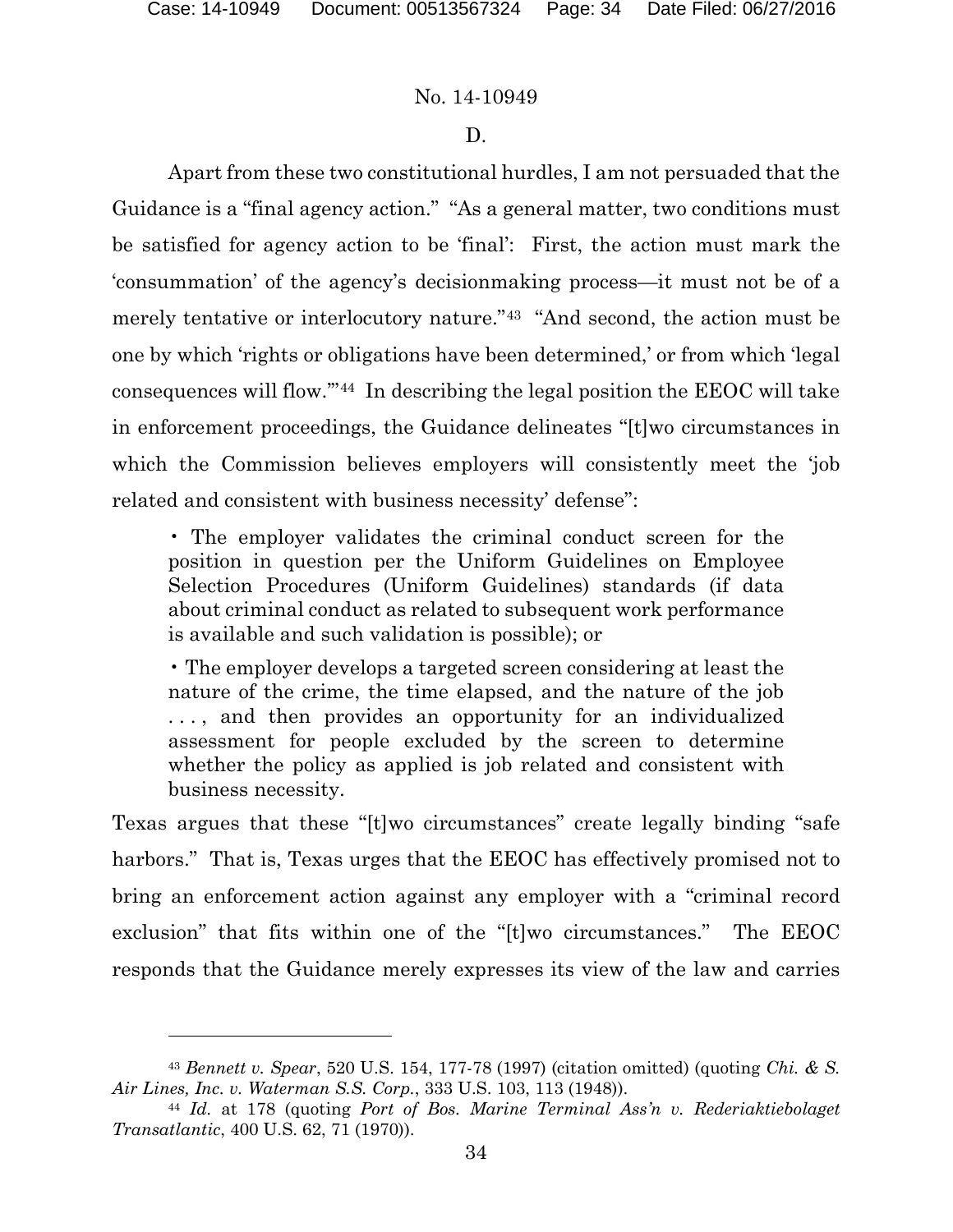no legal consequences. The majority embraces Texas's position, relying heavily on the Supreme Court's recent decision in *United States Army Corps of Engineers v. Hawkes Co.*[45](#page-34-0)

In *Hawkes*, the Court considered whether an "approved jurisdictional determination," or JD, issued by the U.S. Army Corps of Engineers qualifies as a final agency action. The Corps issues JDs in conjunction with the enforcement of the Clean Water Act, which prohibits *inter alia* the discharge of pollutants into "the waters of the United States" without a permit. A JD advises a property owner whether her piece of property contains "waters of the United States." It is "binding for five years on both the Corps and the Environmental Protection Agency, which share authority to enforce the Clean Water Act." As the Court noted, this is significant because "[t]he Clean Water Act imposes substantial criminal and civil penalties for discharging any pollutant into waters covered by the Act without a permit from the Corps."[46](#page-34-1) On these facts, the Court readily concluded that a JD is a final agency action. The Court explained that a "negative JD"—that is, "an approved JD stating that a party's property does *not* contain jurisdictional waters"—"creat[es] a five-year safe harbor" from Clean Water Act enforcement. "In other words, a negative JD both narrows the field of potential plaintiffs and limits the potential liability a landowner faces for discharging pollutants without a permit." And from that, "[i]t follows that affirmative JDs have legal consequences as well: They represent the denial of the safe harbor that negative JDs afford."[47](#page-34-2) 

<span id="page-34-0"></span><sup>45</sup> 136 S. Ct. 1807 (2016).

<span id="page-34-1"></span><sup>46</sup> *Id.* at 1811-12.

<span id="page-34-2"></span><sup>47</sup> *Id.* at 1814.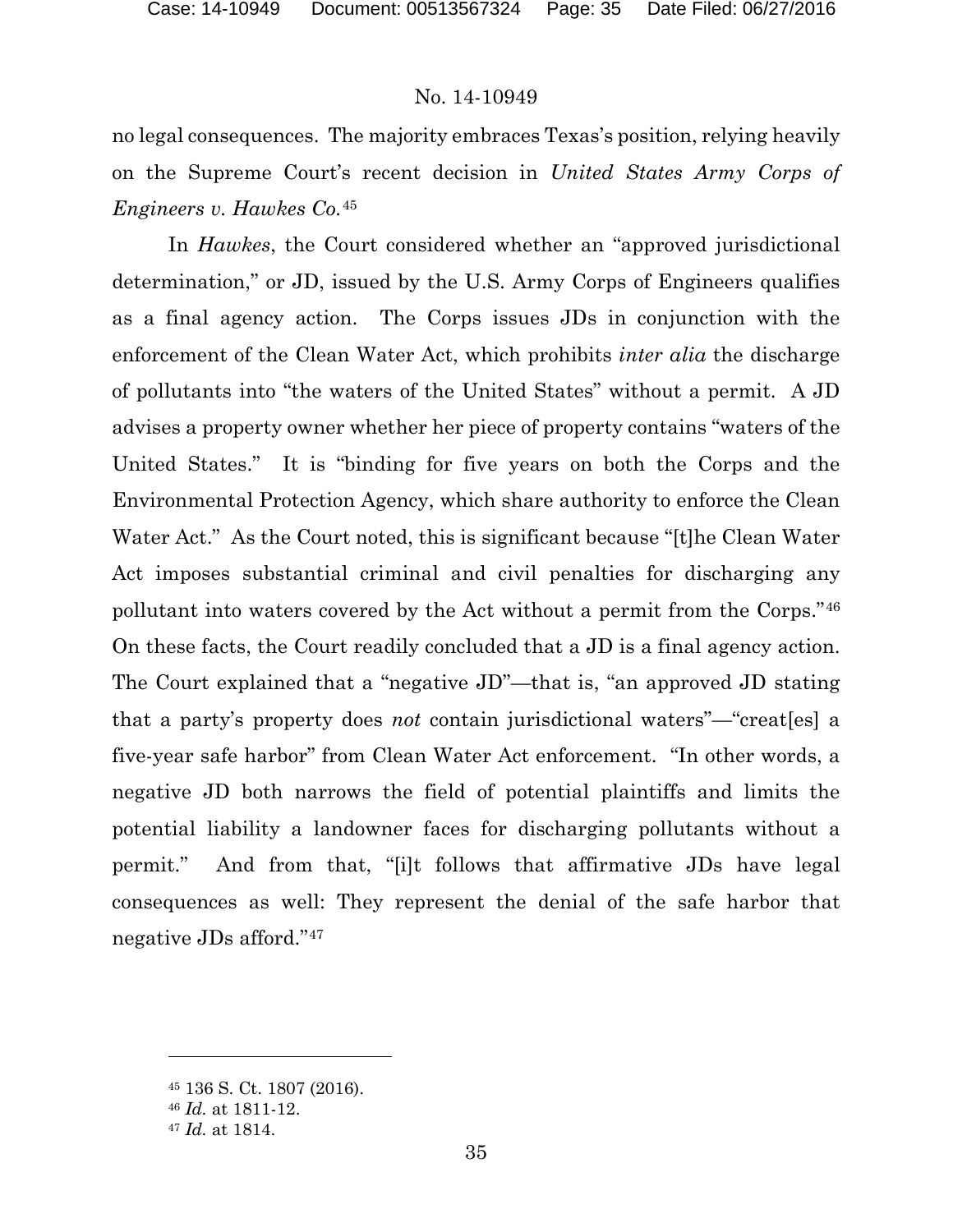### No. 14-10949

The facts here are far different. A negative JD is a legally binding promise that carries weighty consequences for the affected party.[48](#page-35-0) The Guidance does not carry *any* consequences for *any* party. To the contrary, it merely expresses the EEOC's view of the law, or the position that it may take in future enforcement actions. Texas insists that the Guidance goes further and creates two legally binding "safe harbors." But the Guidance contains no definitive or mandatory language. Instead, it sets out "[t]wo circumstances in which the Commission *believes* employers will consistently meet the 'job related and consistent with business necessity' defense." This mushy language cannot fairly be read as a promise to do anything. And even if it creates some level of *practical* pressure, this does not mean that it imposes *legal*  consequences.[49](#page-35-1)

There is, however, a more fundamental distinction between *Hawkes* and the instant case. When the Corps issues a JD, it informs a *specific* party that it is or is not subject to the Clean Water Act. There is a direct engagement between the two parties concerning a specific tract of land that produces a binding determination with salient and valuable consequences. In this case, the EEOC has not taken any action against Texas—it has issued a general statement of its view of the law. As the D.C. Circuit stated in a similar case:

In these circumstances, to allow [Texas] to institute litigation with the Commission over the lawfulness of its policy would be to preempt the Commission's discretion to allocate its resources as between this issue and this employer, as opposed to other issues and other employers, as well as its ability to choose the venue for its litigation, as the statute contemplates. *See* 42

<span id="page-35-0"></span><sup>48</sup> *See id.* (citing 33 C.F.R. pt. 331, App. C; EPA, Memorandum of Agreement: Exemptions Under Section 404(F) of the Clean Water Act § VI–A (1989)).

<span id="page-35-1"></span><sup>49</sup> *See Ctr. for Auto Safety v. Nat'l Highway Traffic Safety Admin.*, 452 F.3d 798, 811 (D.C. Cir. 2006) ("The flaw in appellants' argument is that the 'consequences' to which they allude are practical, not legal. . . . But *de facto* compliance is not enough to establish that the guidelines have had *legal* consequences.").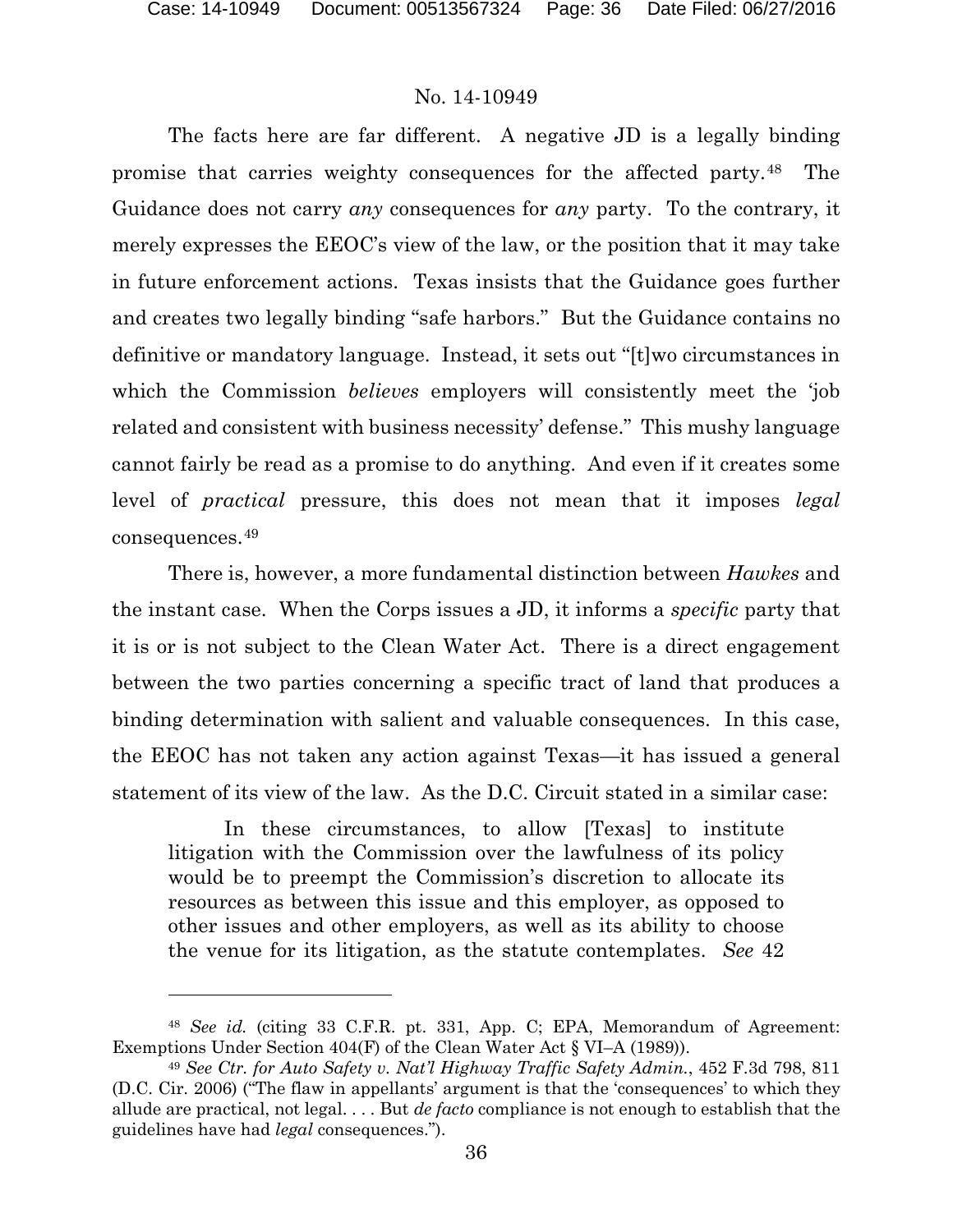U.S.C.  $\S 2000e-5(f)(1)$ ,  $(f)(3)$ . For the court to find here final agency action subject to judicial review, therefore, would disrupt the administrative process in a manner clearly at odds with the contemplation of the Congress.[50](#page-36-0)

These concerns are compounded by Congress's decision that the Attorney General—not the EEOC—should determine whether and when to act against a state employer. Hence, allowing Texas to proceed not only deprives the EEOC of resources that are designated for enforcement actions against private employers—it interferes with the discretion of one of the highest-ranking members of the Executive Branch. "For the court to find here final agency action subject to judicial review, therefore, would disrupt the administrative process" in more ways than one.

## III.

The majority's opinion is not without purchase, but some basic principles bear repeating:

The Constitution allots the nation's judicial power to the federal courts. Unless these courts respect the limits of that unique authority, they intrude upon powers vested in the legislative or executive branches. Judicial adherence to the doctrine of the separation of powers preserves the courts for the decision of issues, between litigants, capable of effective determination. Judicial exposition upon political proposals is permissible only when necessary to decide definite issues between litigants. When the courts act continually within these constitutionally imposed boundaries of their power, their ability to perform their function as a balance for the people's protection against abuse of power by other branches of government remains unimpaired. Should the courts seek to expand their power so as to bring under their jurisdiction ill defined controversies over

l

<span id="page-36-0"></span><sup>50</sup> *AT&T Co. v. EEOC*, 270 F.3d 973, 976-77 (D.C. Cir. 2001).